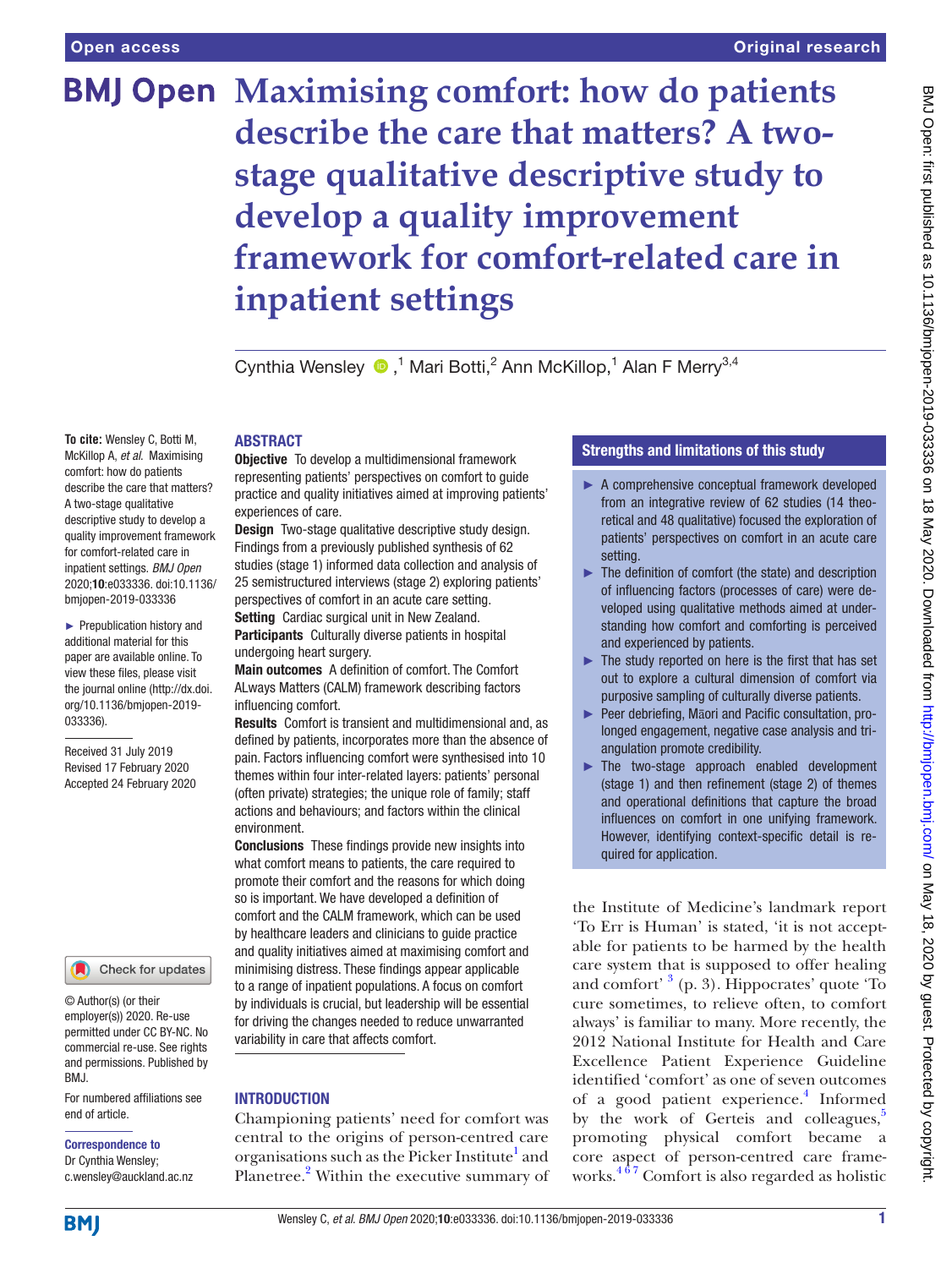and multidimensional, $8-12$  associated with concepts that are hallmarks of a caring and humane society such as dignity, empathy, kindness and compassion.<sup>13-15</sup> This notion of comfort fits with evidence provided by patients and family during the Mid-Staffordshire Inquiry<sup>16</sup> where good—and bad—care was described in terms of comfort, discomfort, comforting or feeling/looking uncomfortable. As such, comfort, or lack of it, is a defining aspect of patients' experiences and an indication of the overall quality and safety of care. A service that fails to provide high-quality care that includes the promotion of comfort, or recognise avoidable suffering as a source of harm, means that patients and their family have been let down by those who are meant to care for them. $316-22$  Overall, reducing unwarranted variability in care important for comfort is a crucial aspect of quality person-centred care in contemporary healthcare settings.

But what is comfort, and what care matters to patients? Differing definitions<sup>8 10 11 23</sup> and perspectives on comfort depicted in person-centred frameworks $67$  and concept analyses $8-12$  highlight that this concept is poorly defined for practice and quality improvement. In particular, the absence of a framework incorporating all that is relevant from patients' perspectives $24$  risks provider-centric improvement that fails to deliver the care that matters. The purpose of this research was to develop a multidimensional framework representing patients' perspectives on comfort that can be applied in a range of healthcare settings to guide practice and quality improvement initiatives aimed at improving patients' experiences of care.

# **METHOD**

A two-stage qualitative descriptive study design<sup>[25](#page-16-10)</sup> was used to explore patients' perspectives on comfort and its influencing factors. This design is known for producing 'findings closer to the data'<sup>25</sup> (p. 78) and was considered appropriate for generating findings that could be translated into practice. In stage 1, data from 62 studies exploring the concept of comfort in healthcare settings were synthesised into a conceptual framework representing patients' perspectives on comfort. $24$  Integrative review methods facilitated identification of multiple dimensions of comfort that appeared relevant. This framework informed the study reported here, which explored the concept of comfort in patients undergoing heart surgery. Heart surgery can be physically and emotionally distressing,<sup>26</sup> therefore exploring patients' perspectives on comfort and comforting care in a cardiac surgical setting was ideal. In summary, our two-stage approach enabled development (stage 1) and then refinement (stage 2) of a framework representing patients' perspectives on factors influencing comfort.

# Patient and public involvement

We used an exploratory method of data collection to better understand patients' perspectives and experiences of care. Questions were informed by a conceptual

framework developed from studies also exploring patients' perspectives. Patients were not directly involved in the design of this research. However, cultural advisors provided advice that facilitated Māori and Pacific recruitment, led to refinements of the interview procedure and supported accurate representation of Māori and Pacific worldviews. The acceptability of the interview process and questions were tested in five pilot interviews involving patients of Māori, Pacific and New Zealand European (NZE) ethnicities. As part of the informed consent process, participating patients were offered the opportunity to review their interview transcript and feedback on its accuracy via a prepaid postage return of the hard copy or follow-up phone call. Presentations of the findings have been made in order for our results to benefit future patients and to guide research aimed at improving patient experience.

# Site and setting

The study was conducted in a 47-bed cardiac surgical unit in a publicly funded hospital in Auckland, New Zealand.

# Participant selection

Purposive sampling was used to access and invite participation from culturally diverse patients. Sampling aimed for one-third each of Māori (the *tangata whenua* or indigenous people of Aotearoa/New Zealand), NZE and Pacific people (people who migrated from, or who identify with, the Pacific Islands) to enable exploration of a cultural dimension of comfort. Inclusion criteria were: postoperative day 4 or 5 after operations classified as coronary artery bypass graft or valve replacement/repair; age 16 years or older; English speaking; transferred from the intensive care unit postoperative day 1; an expectation of discharge at or before eight postoperative days; sedation score of 0 (awake and alert) or 1 (mild sedation and easy to rouse); and ability to provide consent. Participants were identified in consultation with a senior nurse and then invited to participate by one researcher (CW) who emphasised her non-employee status. Informed consent was obtained. One experienced researcher (CW) conducted all interviews. Data saturation was sought regarding understanding how perspectives on comfort differed by ethnicity.

# Data collection

Semistructured patient interviews explored: (1) what comfort meant to patients from which a definition of comfort was to be developed and (2) factors within the care setting that influenced comfort, that is, what care mattered to patients. Questions exploring influencing factors were informed by the conceptual framework $^{24}$  $^{24}$  $^{24}$  (see online [supplementary file 1,](https://dx.doi.org/10.1136/bmjopen-2019-033336) patient interview guide). Patients were not asked directly if the broad influences identified a priori were important for comfort. Pilot testing indicated this approach risked bias towards affirmative responses and less nuanced data. Rather, patients were asked about aspects of care related to conceptual framework themes, and responses were probed to determine the influences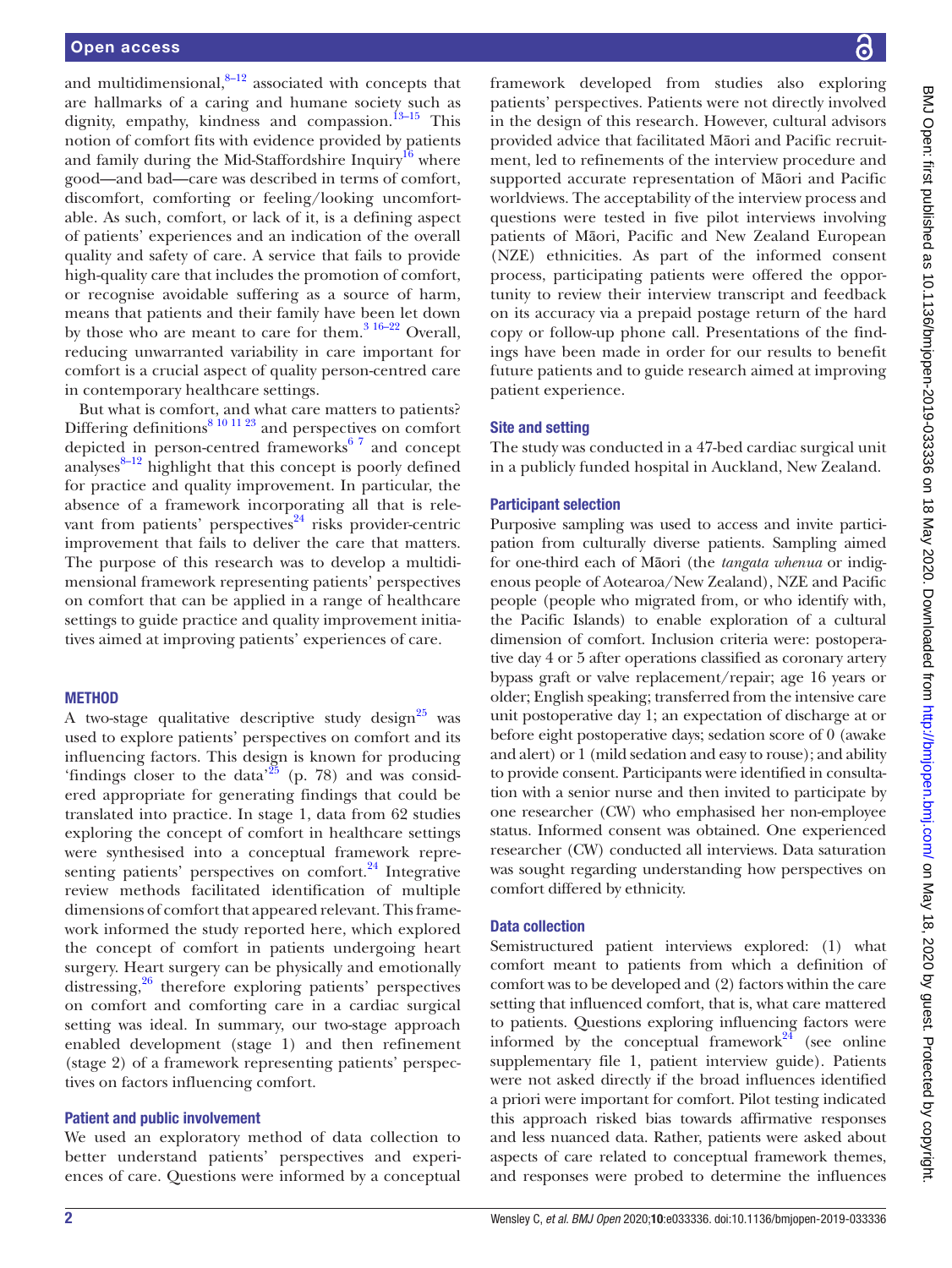on comfort. Negative case analysis (searching for disconfirming evidence) was used throughout data collection and analysis[.27](#page-16-12) The final interview question gave participants the opportunity to describe influences on comfort that may have been missed. Interview settings were patients' single rooms (n=7), a quiet room on the ward (n=13) or patients' four-bedded room (n=5) the latter being participants' preference. Interview durations were between 23 and 66min (average 43min) and similar between ethnicities (see [online](https://dx.doi.org/10.1136/bmjopen-2019-033336) [supplementary file 2](https://dx.doi.org/10.1136/bmjopen-2019-033336), characteristics of patients). Audiorecorded interviews were transcribed verbatim. Participants were sent a copy of their interview transcript and given the opportunity to comment on accuracy and content.

# Data analysis

Analysis was sequential. General inductive method<sup>28</sup> was used to analyse data contributing to a definition of comfort. Inductive analysis gave some assurance that the definition of comfort was data derived and developed without undue researcher influence. $2829$  Analysis involved: close reading of the transcribed text; creation of specific and then general (higher level) categories from patients' description of comfort or derivatives of the word comfort (comforting, comfortable, uncomfortable and discomfort); and revision and refinement until four overall categories capturing the essence of what comfort feels like to patients were identified. Categories were summarised into a definition of comfort.

Thematic analysis<sup>29</sup> and Framework method<sup>[30](#page-16-15)</sup> were used to analyse data related to influences on comfort using both deductive and inductive analysis. Deductive analysis tested the relevance of the conceptual framework to patients' perspectives. Inductive analysis was important for enabling us to identify any new themes<sup>[29 30](#page-16-14)</sup> within patient interview data. The steps involved were:

- ► Familiarisation with the transcribed texts. The definition of comfort was used to identify and begin coding patient interview data relevant to influences on comfort. Familiarisation involved careful consideration of the overall 'fit' of that data to the conceptual framework themes.<sup>24</sup>
- ► Constructing an initial thematic framework from the conceptual framework headings $24$  building in themes and subthemes identified within the coded data. Some codes were derived from theme definitions developed a priori, $^{24}$  $^{24}$  $^{24}$  while other codes were developed inductively from the data.
- Indexing and sorting, in which data were systematically sorted into the thematic framework.
- Reviewing data extracts, checking for coherence between codes and refining the thematic framework accordingly.
- ► Data summary and display; matrices of distilled coded text were developed for each subtheme to enable data to be easily compared between participants and between ethnic groups.
- ► Abstraction and interpretation of the data; multiple and inter-related factors influencing patient comfort

were identified. A careful comparison between stage  $1^{24}$  $1^{24}$  $1^{24}$  and stage 2 findings was made to determine transferability beyond the cardiac surgical setting. $31$ 

Data were managed using NVivo Version 10 software. One researcher (CW) coded all data. Coding decisions were discussed at regularly scheduled meetings (MB, AM,  $CW$ ). Peer debriefing<sup>[27](#page-16-12)</sup> occurred throughout all stages of data analysis. Discussion and refinement of themes and subthemes occurred until consensus was reached. Consultation with Māori and Pacific healthcare staff ensured that the recruitment process, interview procedure and data analysis promoted participation of Māori and Pacific patients and accurate representation of their worldview. We used the SRQR checklist when writing our report.<sup>[32](#page-16-17)</sup>

# **RESULTS**

Twenty-five participants were interviewed on either day 4 (72%) or day 5 (28%) after surgery. Eight patients selfidentified as Māori, 7 as Pacific people and 10 as NZE. Median age was 63 years (range 30–85) and 64% were men. Fourteen patients underwent coronary artery bypass graft, 10 underwent valve replacement/repair (n=10) and 1 patient underwent both ([online supplementary](https://dx.doi.org/10.1136/bmjopen-2019-033336)  [file 2](https://dx.doi.org/10.1136/bmjopen-2019-033336)). Fifteen patients declined participation for reasons outlined in [online supplementary file 3.](https://dx.doi.org/10.1136/bmjopen-2019-033336)

# Comfort: a universal concept

Perspectives on comfort reported by patients in primary studies $^{24}$  were similar to those held by patients undergoing heart surgery. As such, comfort is regarded as having universal relevance, and the findings presented here appear applicable to a range of inpatient populations.

# Patients' perspectives on comfort

Patients' perspectives on comfort are summarised in the following definition:

Comfort is a transient and dynamic state characterised by ease from pain, emotional and physical distress and an emerging sense of positivity, safety, strength and acceptance of one's situation that is underpinned and sustained by feeling valued, cared for, confident and accepting treatment by choice. Total comfort is elusive; rather, patients seek to be as comfortable as they can be under the circumstances of their healthcare interaction.

Underpinning our definition are the following four senses of comfort that were identified in the patient interview data:

- ► 'Relief (ease) from pain, emotional and physical distress'.
- ► 'Feeling positive, safe and stronger'.
- ► 'Feeling confident, in control, accepting treatment and care by choice'.
- ► 'Feeling cared for, valued; connecting positively to people and place'.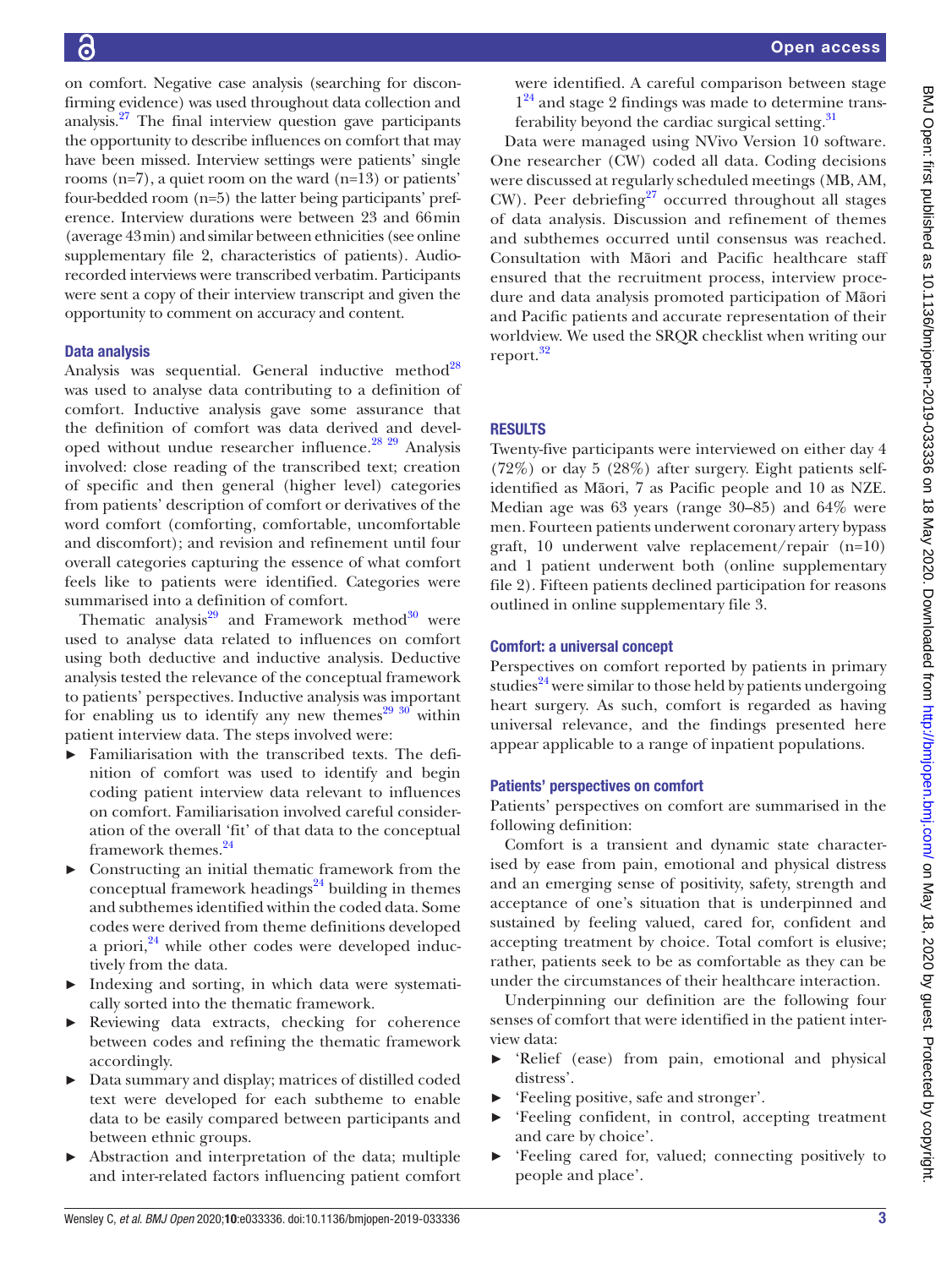

<span id="page-3-0"></span>Figure 1 Patients' perspectives on comfort and influencing factors; the comfort always matters (CALM) framework.

# When is comforting care important?

Patients' need for comforting care varied between individuals and could occur at any stage of the healthcare interaction. Common triggers were: the uncertainty and fear of treatment and planned procedures; pain, emotional and physical distress; feeling vulnerable, dependent and weak from functional loss and the accumulative effect of multiple symptoms; being in an unfamiliar environment; and missing home and family.

# Factors influencing patients' comfort

Factors influencing comfort were complex but underpinned by 10 themes, as depicted in the conceptual framework that we had named the Comfort ALways Matters (CALM) framework<sup>[24](#page-16-9)</sup> (see [figure](#page-3-0) 1). Themes occurred within four integrated layers: patients' personal strategies; the role of family; staff actions and behaviours; and factors within the clinical environment. The broad themes identified in stage 1 were consistent with those identified by patients undergoing heart surgery. Most theme names were retained. However, patient interview data led to a deeper, more nuanced understanding of these themes. Accordingly, the theme definitions presented here have been refined to

better reflect: (1) the care that matters to patients, (2) the integrated nature of that care and (3) aspects of culturally responsive care that had not been previously identified. The theme related to family influences was renamed to reflect important ethnocultural differences in the way family comfort. The essence of each theme and their unified influence on patients' sense of comfort is portrayed in [figure](#page-3-0) 1. Operational definitions, subthemes and illustrative quotes for all themes are provided in [tables](#page-4-0) 1–4. Themes within each layer are now discussed.

# *Patients' personal strategies*

The first (inner) layer of the CALM framework relates to patients' use of personal (often private) strategies to promote comfort and ease distress (see [table](#page-4-0) 1). Three themes were identified within this layer, the first describes patients use of 'Self-comforting strategies' during times of distress and uncertainty. Strategies were categorised under four subthemes, which were maintaining positivity; looking for reassuring signs of safety through surveillance of self and others; easing distress using distraction or self-care routines; and developing acceptance of one's situation by, for example, getting informed, planning and learning to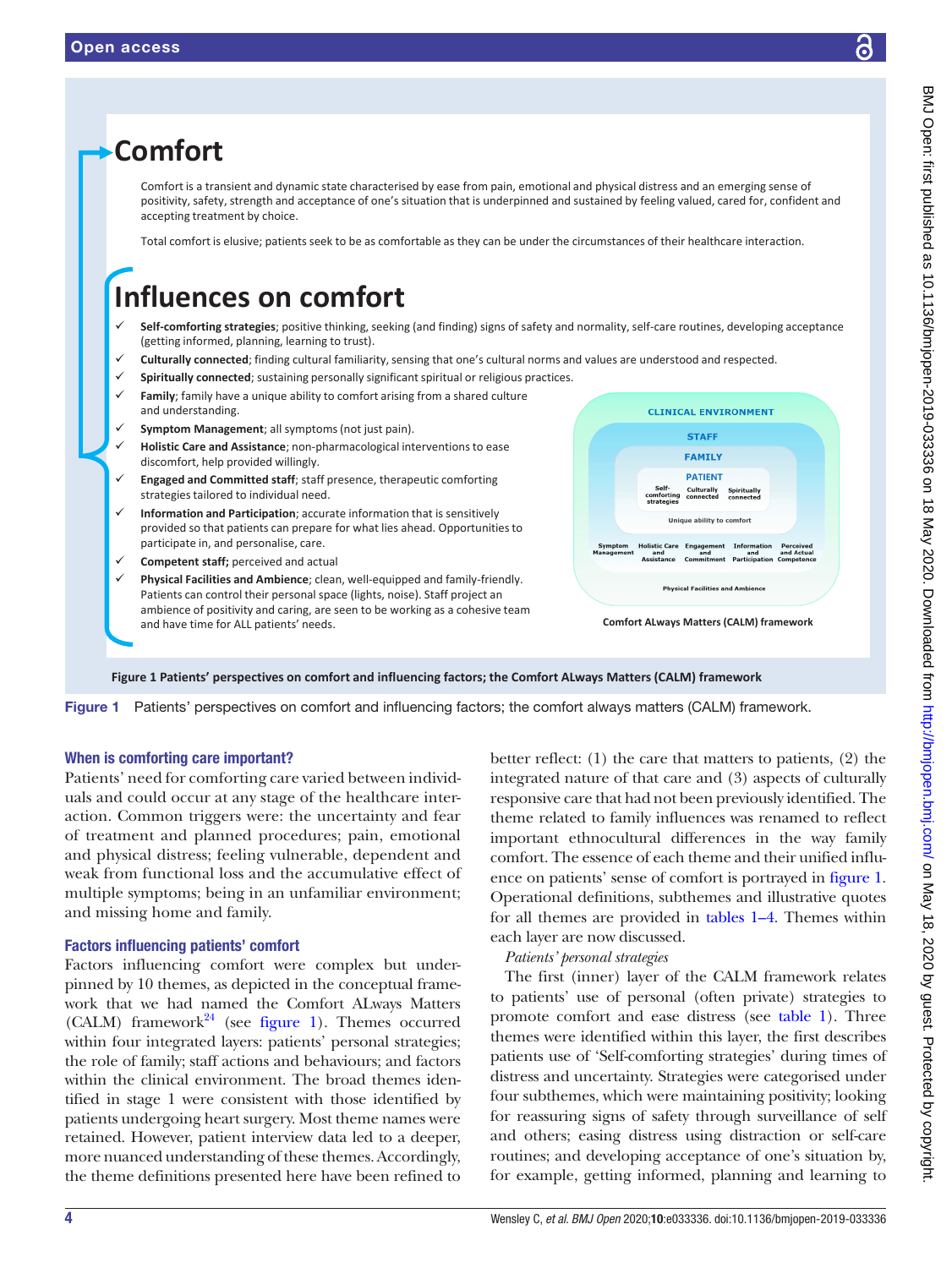|                                               |                                          | Continued<br>'l didn't like being in a separate room, I didn't like that  I felt quite isolated. I mean I'm a bit of a chatty person, not everybody likes to talk<br>informed (reading and asking questions), developing some sort of plan or way forward for situations causing concern and focusing on the<br>treatment and care. Examples include celebrating small milestones during postoperative recovery and focusing on the benefits of surgery<br>Patients also gained comfort by developing a sense of trust in either the process or the people around them. Trust was integral to feeling<br>'They say oh I'll be back in fivernin and they're gone. And then ring the bell, ring the bell, that's why I said to my daughter I'm ready to go<br>able to rationalise symptoms as 'normal' (NZE8) could cause significant distress. Conversely, patients drew comfort from the knowledge<br>'[I was] quite chirpy and cheeky to the (theatre) nurses just to try and keep myself cool, you know, just to cool myself down and get ready<br>Some patients used withdrawal and disengagement to ease discomfort and distress. Examples included withdrawing from interactions<br>temporarily eased discomfort associated with disturbing factors within the hospital environment (such as noise and room sharing with<br>Patients sought to reassure themselves of their safety through surveillance of their own symptoms and surveillance of staff. Not being<br>Distraction (watching TV, listening to music and seeking out people to chat with) eased emotional discomfort by helping patients take<br>'l just kept on saying to myself I'm part of the majority [who survive], that kept me going because I was going to walk straight out' (P5).<br>Underpinning a sense of comfort was developing acceptance of one's situation using strategies that included use of humour, getting<br>'I don't ask much because I haven't been concerned about anything really. I trust them. My first operation really gave me the trust you<br>Positive thinking helped patients stay positive and mentally strong when faced with fear and uncertainty of personally challenging<br>Observing that staff were watchful and checking on them 'when they're supposed to' (NZE7) also provided reassurance of safety.<br>Self-care routines (mindfulness and meditation), pulling curtains for privacy, making the effort to connect with one's roommates<br>'I'll just go into the room and I tend to pull the curtains across, I've got an iPod there, I usually listen to a bit of music' (NZE2)<br>operational definition for the theme 'Self-comforting strategies' was generated from data coded to four subthemes:<br>with staff, with other patients, contemplating not going through with the surgery, or self (early) discharge after surgery.<br>'They'll pop their head in when it's not their time to see how you are. I know, I keep an eye on their schedules' (M1)<br>I was a bit emotional before the operation  I was crying, I want to go home, I want to go home' (NZE6).<br>'I just told myself it was something from the surgery you know I knew exactly what it was' (NZE7).<br>symptoms or odd sensations were to be expected under the circumstances. |
|-----------------------------------------------|------------------------------------------|-----------------------------------------------------------------------------------------------------------------------------------------------------------------------------------------------------------------------------------------------------------------------------------------------------------------------------------------------------------------------------------------------------------------------------------------------------------------------------------------------------------------------------------------------------------------------------------------------------------------------------------------------------------------------------------------------------------------------------------------------------------------------------------------------------------------------------------------------------------------------------------------------------------------------------------------------------------------------------------------------------------------------------------------------------------------------------------------------------------------------------------------------------------------------------------------------------------------------------------------------------------------------------------------------------------------------------------------------------------------------------------------------------------------------------------------------------------------------------------------------------------------------------------------------------------------------------------------------------------------------------------------------------------------------------------------------------------------------------------------------------------------------------------------------------------------------------------------------------------------------------------------------------------------------------------------------------------------------------------------------------------------------------------------------------------------------------------------------------------------------------------------------------------------------------------------------------------------------------------------------------------------------------------------------------------------------------------------------------------------------------------------------------------------------------------------------------------------------------------------------------------------------------------------------------------------------------------------------------------------------------------------------------------------------------------------------------------------------------------------------------------------------------------------------------------------------------------------------------------------------------------------------------------------------------------------------------------------------------------------------------------------------------------------------------------------------------------------------------------------------------------------------------------------------------------------------------------------------------------------------------------------------------------|
|                                               | themes and supporting evidence*†<br>Subt | necessity of unpleasant treatments, surgery, lifestyle changes and so forth.<br>know, people that trained years to be there, you've got to trust them' (M7).<br>but you know you like to know the people around' (NZE4).<br>'Safety through surveillance of self and others'<br>their mind off unpleasant or unsettling events.<br>able to accept care and treatment by choice.<br>'Strategies to develop a sense of ease'<br>to accept the inevitable, you know' (M8).<br>'Maintaining positivity and strength'<br>'Strategies promoting acceptance'<br>rather than the risks.<br>home' (P1).<br>strangers).<br>The<br>that                                                                                                                                                                                                                                                                                                                                                                                                                                                                                                                                                                                                                                                                                                                                                                                                                                                                                                                                                                                                                                                                                                                                                                                                                                                                                                                                                                                                                                                                                                                                                                                                                                                                                                                                                                                                                                                                                                                                                                                                                                                                                                                                                                                                                                                                                                                                                                                                                                                                                                                                                                                                                                                      |
| Patients' personal (often private) strategies | Operational definition                   | influences from family, staff, other patients and the<br>thinking, looking for reassuring signs of safety and<br>(disengagement from staff and service) or at least<br>self-care routines, getting informed, planning and<br>short-term but potentially self-harming relief from<br>learning to trust. The success of these strategies<br>normality through surveillance of self and others,<br>thoughts of doing so, as a strategy to promote<br>using personal strategies that include positive<br>patients work to maintain a sense of comfort<br>is moderated by patient characteristics and<br>During times of distress and uncertainty,<br>Some patients may use withdrawal<br>discomfort and distress.<br>clinical environment.                                                                                                                                                                                                                                                                                                                                                                                                                                                                                                                                                                                                                                                                                                                                                                                                                                                                                                                                                                                                                                                                                                                                                                                                                                                                                                                                                                                                                                                                                                                                                                                                                                                                                                                                                                                                                                                                                                                                                                                                                                                                                                                                                                                                                                                                                                                                                                                                                                                                                                                                            |
| ┯<br><b>Table</b>                             | Influence                                | comforting<br>strategies<br>Self-                                                                                                                                                                                                                                                                                                                                                                                                                                                                                                                                                                                                                                                                                                                                                                                                                                                                                                                                                                                                                                                                                                                                                                                                                                                                                                                                                                                                                                                                                                                                                                                                                                                                                                                                                                                                                                                                                                                                                                                                                                                                                                                                                                                                                                                                                                                                                                                                                                                                                                                                                                                                                                                                                                                                                                                                                                                                                                                                                                                                                                                                                                                                                                                                                                                 |

<span id="page-4-0"></span>5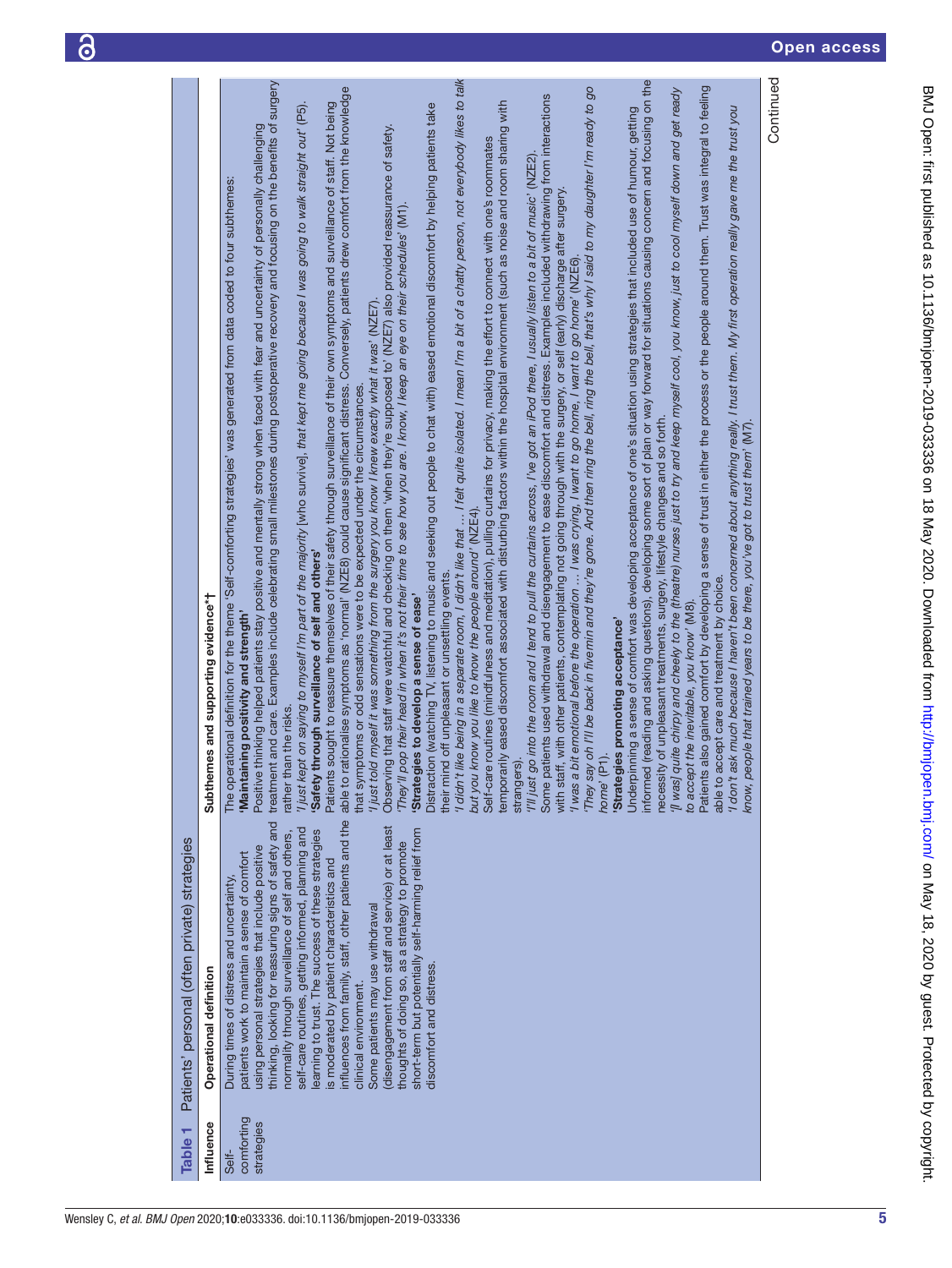| Table <sub>1</sub>      | Continued                                                                                                                                                                                                                                                                                                                                                                                                                                                                                                                                                                                                                                                                                               |                                                                                                                                                                                                                                                                                                                                                                                                                                                                                                                                                                                                                                                                                                                                                                                                                                                                                                                                                                                                                                                                                                                                                                                                                                                                                                                                                                                                                                                                                                                                                                                                                                                                                                                                                                                                                                                                                                                                                                                                                                                                                                                                                                                                                                                                                                                                                                                                                                                                                                                                                                                                                                                                                                                                                                                                                                                                                                                                                                                                                                                                                                                                                                                                                                                                                                                                                                                                                                                                                                                                                                                                                                                                                                                                                              |
|-------------------------|---------------------------------------------------------------------------------------------------------------------------------------------------------------------------------------------------------------------------------------------------------------------------------------------------------------------------------------------------------------------------------------------------------------------------------------------------------------------------------------------------------------------------------------------------------------------------------------------------------------------------------------------------------------------------------------------------------|--------------------------------------------------------------------------------------------------------------------------------------------------------------------------------------------------------------------------------------------------------------------------------------------------------------------------------------------------------------------------------------------------------------------------------------------------------------------------------------------------------------------------------------------------------------------------------------------------------------------------------------------------------------------------------------------------------------------------------------------------------------------------------------------------------------------------------------------------------------------------------------------------------------------------------------------------------------------------------------------------------------------------------------------------------------------------------------------------------------------------------------------------------------------------------------------------------------------------------------------------------------------------------------------------------------------------------------------------------------------------------------------------------------------------------------------------------------------------------------------------------------------------------------------------------------------------------------------------------------------------------------------------------------------------------------------------------------------------------------------------------------------------------------------------------------------------------------------------------------------------------------------------------------------------------------------------------------------------------------------------------------------------------------------------------------------------------------------------------------------------------------------------------------------------------------------------------------------------------------------------------------------------------------------------------------------------------------------------------------------------------------------------------------------------------------------------------------------------------------------------------------------------------------------------------------------------------------------------------------------------------------------------------------------------------------------------------------------------------------------------------------------------------------------------------------------------------------------------------------------------------------------------------------------------------------------------------------------------------------------------------------------------------------------------------------------------------------------------------------------------------------------------------------------------------------------------------------------------------------------------------------------------------------------------------------------------------------------------------------------------------------------------------------------------------------------------------------------------------------------------------------------------------------------------------------------------------------------------------------------------------------------------------------------------------------------------------------------------------------------------------------|
| Influence               | Operational definition                                                                                                                                                                                                                                                                                                                                                                                                                                                                                                                                                                                                                                                                                  | Subthemes and supporting evidence*†                                                                                                                                                                                                                                                                                                                                                                                                                                                                                                                                                                                                                                                                                                                                                                                                                                                                                                                                                                                                                                                                                                                                                                                                                                                                                                                                                                                                                                                                                                                                                                                                                                                                                                                                                                                                                                                                                                                                                                                                                                                                                                                                                                                                                                                                                                                                                                                                                                                                                                                                                                                                                                                                                                                                                                                                                                                                                                                                                                                                                                                                                                                                                                                                                                                                                                                                                                                                                                                                                                                                                                                                                                                                                                                          |
| connected<br>Culturally | sense that others (staff, other patients) understand<br>These perceptions help patients develop a sense<br>beople and place without tension or the need to<br>repress personally important values, beliefs and<br>invariably encounter cultural norms, values and<br>of comfort related to connecting positively with<br>patients perceive to be welcoming to them and<br>their family, culturally familiar and there is the<br>nospital because they miss home, family and<br>Patients find it hard to be fully comfortable in<br>Comfort is enhanced in an environment that<br>practices that may be different to their own.<br>and respect their cultural norms and values.<br>preferences for care. | Continued<br>pain and body modesty; expectations of caring (notion of service and being treated like family), food preferences and spiritual beliefs (use<br>patients) understood and accepted culturally important values and care preferences. Patients sought signs of welcome, of respect and of<br>and other patients ('no racism here' M4), family being able to visit or share karakia outside of visiting hours, availability of cultural support<br>$\ldots$ [i]t was a lot easier within our room because we were Mūori, we understood. Like one whanau [family] came in first and I said kei te pai<br>Attitudes, treatment regimens, rules and routines not congruent with one's personal values (eg, differing interpretations of body modesty,<br>All patients held important values and care preferences related to, for example, meaning of family (who should visit and expected visitor<br>expectations of behaviour and missing home life exacerbated patients' sense of unease associated with being in the healthcare setting.<br>of prayer/karakia). Underlying tensions associated with cultural differences were evident. For example, perspectives may differ between<br>cultural acceptance. Examples include observing culturally diverse staff working as a team, the quality of communication between staff<br>subthemes provide the context for a cultural dimension of comfort, the third indicates the importance of staff competence in culturally<br>behaviour); room sharing; communication styles and deference to hospital rules; attitudes around treatment regimens, putting up with<br>I just couldn't go anywhere and feel that you were finally away in your own private little area that you could just chill out in with your<br>'I miss my kids and my husband and my grandchildren. It's the love that you have at home. It's your privacy your own privacy at home'<br>'alien', 'foreign' and very 'different' to home. Different things were missed by different people but, overall, unfamiliar routines, certain<br>'It's what Pacific Islanders do. We all have the same sort of moralsThey [visitors] just come to show their support, respect and love,<br>I've had my brother in law and his children come up and his kids are like my grandkids you know, full of life. The doctors say keep<br>expectations of service and care) or based on a stereotypical understanding of cultural preferences undermined patients' sense of<br>Crucial to comfort (feeling at ease, safe and positive connections) was patients' sense of welcome and that others (staff and other<br>perational definition for the theme 'Culturally connected' was generated from data coded to three subthemes. The first two<br>Patients described the discomfort of needing to live-although temporarily-in an environment patients variously described as<br>(good, that's fine) you fellows have your time  They felt like they were taking up too much space' (M3).<br>[S]ometimes they leave you there naked (under a sheet) you know, and you can't do anything' (P1).<br>patients, staff and other visiting families about who should visit and acceptable visitor behaviour.<br>'Feeling welcome, connecting positively with others amidst cultural differences'<br>'Missing home and family - hospital as a culturally unfamiliar environment'<br>and I keep quiet and let them make the noise. I love the children ' (M4).<br>family and things like that. So that's pretty hard, you're just trapped' (NZE2)<br>'Culturally important values and care preferences'<br>staff and culturally diverse décor.<br>welcome and could distress.<br>(P7).<br>safe care.<br>The o<br>quiet,<br>yeah <sup>?</sup><br>(PI). |
|                         |                                                                                                                                                                                                                                                                                                                                                                                                                                                                                                                                                                                                                                                                                                         |                                                                                                                                                                                                                                                                                                                                                                                                                                                                                                                                                                                                                                                                                                                                                                                                                                                                                                                                                                                                                                                                                                                                                                                                                                                                                                                                                                                                                                                                                                                                                                                                                                                                                                                                                                                                                                                                                                                                                                                                                                                                                                                                                                                                                                                                                                                                                                                                                                                                                                                                                                                                                                                                                                                                                                                                                                                                                                                                                                                                                                                                                                                                                                                                                                                                                                                                                                                                                                                                                                                                                                                                                                                                                                                                                              |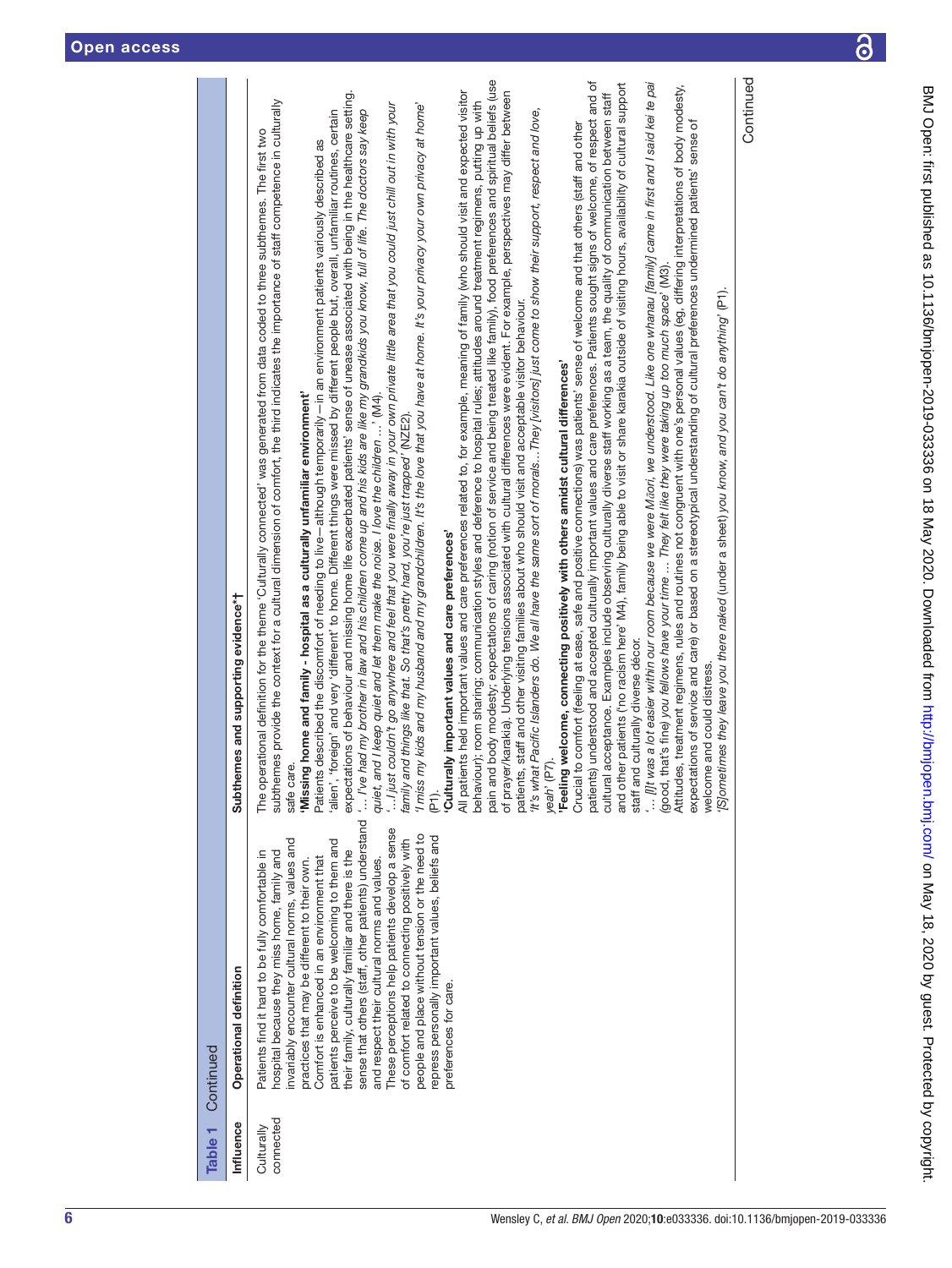| <b>Table 1</b> Continued |                                                                                                                                                                                                                                                                                                                                                                                                                                                     |                                                                                                                                                                                                                                                                                                                                                                                                                                                                                                                                                                                                                                                                                                                                                                                                                                                                                                                                                                                                                                                                                                                                                                                                                                                                                                                                                                                                                                                                                                                                                                                                                                                                                                                                                                                                                                                                                                                  |
|--------------------------|-----------------------------------------------------------------------------------------------------------------------------------------------------------------------------------------------------------------------------------------------------------------------------------------------------------------------------------------------------------------------------------------------------------------------------------------------------|------------------------------------------------------------------------------------------------------------------------------------------------------------------------------------------------------------------------------------------------------------------------------------------------------------------------------------------------------------------------------------------------------------------------------------------------------------------------------------------------------------------------------------------------------------------------------------------------------------------------------------------------------------------------------------------------------------------------------------------------------------------------------------------------------------------------------------------------------------------------------------------------------------------------------------------------------------------------------------------------------------------------------------------------------------------------------------------------------------------------------------------------------------------------------------------------------------------------------------------------------------------------------------------------------------------------------------------------------------------------------------------------------------------------------------------------------------------------------------------------------------------------------------------------------------------------------------------------------------------------------------------------------------------------------------------------------------------------------------------------------------------------------------------------------------------------------------------------------------------------------------------------------------------|
| Influence                | Operational definition                                                                                                                                                                                                                                                                                                                                                                                                                              | Subthemes and supporting evidence*†                                                                                                                                                                                                                                                                                                                                                                                                                                                                                                                                                                                                                                                                                                                                                                                                                                                                                                                                                                                                                                                                                                                                                                                                                                                                                                                                                                                                                                                                                                                                                                                                                                                                                                                                                                                                                                                                              |
| connected<br>Spiritually | is dynamic, intensifying during times of distress or comfor<br>need for spiritual comfort may be intensely private<br>significant spiritual or religious practices. Patients'<br>or spiritual beliefs. The need for spiritual comfort<br>and not always related to strongly held religious<br>sustaining that connection through personally<br>Some patients gain a sense of comfort from<br>feeling connected to a higher power and<br>uncertainty | I can understand people being of faith probably being comforted by the fact that they think someone's out there looking after them but<br>conflicted with spiritual beliefs, or if there was no space for sharing prayer (karakia) with family, Family, Kaumātua (Māori elder held in high<br>Not being able to sustain important spiritual values and practice could be distressing, for example, if food options or treatment regimens<br>for them [staff], when I went in to the operation and the nurses going to take care of me in there. When you put your trust in the<br>During times of uncertainty, some patients gained a sense of comfort (feeling safe, strengthened and at ease) through their trust in God,<br>[A]ll the time I feel pain God helped me…I am very close to God when I'm sick, when I'm okay I run around and do everything I want<br>To those of no spiritual or religious affiliations, the idea of putting one's faith in a higher power neither provided nor detracted from their<br>'l asked for a Kaumātua  could he say something (a karakia before surgery) for me. And I was happy. I was happy what he said to me,<br>The operational definition for the theme 'Spiritually connected' was generated from data summarised in two subthemes:<br>believing that 'God would do the right thing' (NZE6) and events were 'part of God's plan no doubt, no fear' (M4).<br>Staying connected to (sometimes re-establishing) one's faith provided comfort during times of distress.<br>esteem) and chaplains helped sustain spiritually important connections.<br>'Sustaining spiritually important practices, connecting with God'<br>and I forgot. I only remember Him when I'm sick' (P4).<br>te will come then, show them the way' (P1).<br>he did to me. I'm happy about it' (M6).<br>I've never gone with that (NZE2)<br>'In God's Hands<br>/pray<br>$L$ ord $H$<br>whatl |
|                          | $\dagger$ Examples are from stage 2 semistructured interviews of patients undergoing he<br>NZE, New Zealand European.                                                                                                                                                                                                                                                                                                                               | * Patient interviews were coded by ethnicity and interview order, that is, M1 is the first Maori interview, P1 for the first Pacific interview and NZE1 is the first New Zealand European (NZE) interview.<br>art surgery.                                                                                                                                                                                                                                                                                                                                                                                                                                                                                                                                                                                                                                                                                                                                                                                                                                                                                                                                                                                                                                                                                                                                                                                                                                                                                                                                                                                                                                                                                                                                                                                                                                                                                       |

trust (see [table](#page-4-0) 1, self-comforting strategies). The second theme was about comfort arising from feeling 'Culturally connected', which related to seeking cultural familiarity, and feeling that one's cultural norms and values were understood and respected by others (see [table](#page-4-0) 1, culturally connected). The third theme described comfort gained from feeling 'Spiritually connected'. For some patients, connecting to a higher power through personally significant spiritual or religious practices was comforting (see [table](#page-4-0) 1, spiritually connected). In all three themes, actions and behaviour of family, staff,and factors within the clinical environment moderated the success of these strategies.

*Influence of Family*

The second layer of the CALM framework related to the theme 'Family's unique ability to comfort' (see [table](#page-7-0) 2, family's unique ability to comfort). Exploring family comforting in a culturally diverse sample identified that family's unique connection with patients was pivotal to their ability to comfort. Differences in the way families comforted (whether by shared prayer/karakia, bringing food in and encouraging trust) and who comforted (immediate or extended family) were identified between ethnicities. A shared culture and understanding appeared to underpin the differences in family-initiated comforting observed.

Overall, family were an important buffer to the unfamiliar clinical environment. Additionally, for most patients, having loved ones near and connecting with those who know them best and whom they trust promoted positivity and acceptance of care. Family-initiated comforting activities also included providing holistic care and practical support. However, family could also distress. Patients expressed concern for the safety and well-being of family members and worried about being a burden. Conflict between staff and family could undermine patients' confidence in treatment decisions. Positive family–staff relationships and family-friendly facilities are the most comforting scenario for patients. These exam ples demonstrate the integration between family—staff clinical environment layers that was better understood through stage 2 patient enquiry.

# *Staff Actions and Behaviour*

The third layer of the CALM framework relates to the way staff actions and behaviour influence comfort. Five distinct but integrated themes were identified (see [table](#page-8-0) 3). The first staff-related theme was effective 'Symptom Management', which was essential for all symp toms including but not limited to pain. Distressing symp toms varied considerably even in a relatively homogeneous group of patients; therefore, individualised management was important (see [table](#page-8-0) 3, symptom management).

The second staff-related theme, 'Holistic Care and Assis tance' acknowledges the significant physical and emotional discomfort that can arise from the accumulative effect of symptoms, treatment side effects, unpleasant proce dures and loss of functional ability. Holistic care involving multiple, non-pharmacological interventions was essential and complemented pharmacological symptom manage ment. Help with personal care and basic tasks was crucial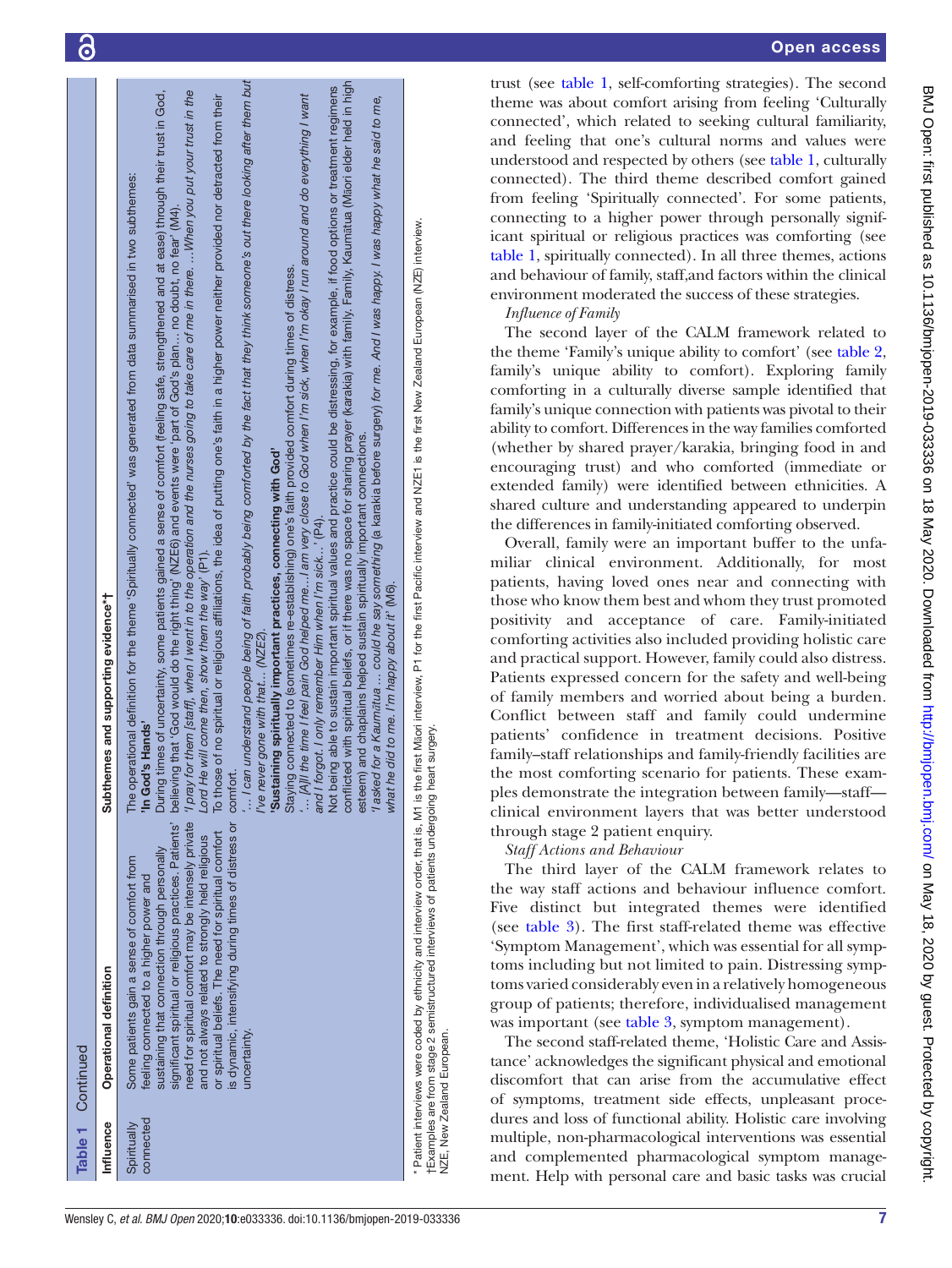| Family's unique ability to<br>comfort | comfort<br>hat complements care provided by staff. From<br>Familiarity gives family the unique ability to                                                                                                                                                                              | The operational definition for the theme 'Unique ability to comfort' was generated from data summarised in three<br>subthemes:                                                                                                                                                                                                                                                                                                                                                           |
|---------------------------------------|----------------------------------------------------------------------------------------------------------------------------------------------------------------------------------------------------------------------------------------------------------------------------------------|------------------------------------------------------------------------------------------------------------------------------------------------------------------------------------------------------------------------------------------------------------------------------------------------------------------------------------------------------------------------------------------------------------------------------------------------------------------------------------------|
|                                       | connecting with those who know them best and whom<br>they trust, promotes positivity and acceptance of care<br>most patients' perspectives, having loved ones near,<br>and provides an important buffer to the unfamiliarity<br>Family<br>and uncertainty of the clinical environment. | The unique relationship between patient and family underpins family's ability to comfort. Loved ones can be a buffer to<br>the unfamiliar healthcare setting and a constant comforting presence during times of illness and uncertainty. Patients<br>spoke of hospital life as '100% worse without your partner' (NZE2), the comfort of having someone 'hold my hand'<br>You always want to see your family – comfort from someone who knows you'<br>(NZE4) and someone 'to touch' (M7). |
|                                       | ic care and<br>Patients do not readily relinquish their family role and<br>also comfort through the provision of holist<br>practical support.                                                                                                                                          | $\ldots$ it doesn't matter how good the nurses, or the doctors are I always want to see my wife or my daughterI know you<br>Family also help patients feel safer and more confident about treatment and care decisions.<br>give us a lot of helping hands but, in your mind, you always want to see your family.' (P4).                                                                                                                                                                  |
|                                       | challenges. Under these circumstances, family-friendly<br>facilities and positive family-staff relationships offset<br>health<br>responsibilities even when facing personal                                                                                                            | 'My uncle came and just had a good word to me and sort of put me on track, he sort of made me feel better too you<br>know …he was just more positive you know, like you're going to be better, have a better life, you're going to have a<br>longer life  if I didn't have no family I would have taken off (P7).                                                                                                                                                                        |
|                                       | between family and clinical staff can exacerbate doubt<br>situation may be having on others. These factors also<br>facilitate family's ability to comfort. Conflicting views<br>patients' sense of discomfort about the impact their                                                   | Family provide holistic and practical care that promoted comfort. Examples include back and shoulder rubs, bringing<br>pain relief). Family also provided practical support that eased patients' concerns over impending discharge, lifestyle<br>in culturally preferred food, helping with and advocating for care promoting physical comfort (position changes and<br>'Comfort through practical support and care'                                                                     |
|                                       | vulnerable or uncertain; the most comforting scenario<br>How family is defined and the nature of comforting<br>in treatment and care among those already feeling<br>for patients is that family and staff views align.                                                                 | I've noticed the doctors and nurses take the time to explain things to her [wife] as well as to me which is good. They<br>can probably see I look really spaced out its better to talk to her' (NZE5).<br>changes and how they would manage at home.<br>'Discomfort, unease related to family'                                                                                                                                                                                           |
|                                       | activities need to be seen in the context of what is<br>amily.<br>culturally important for patients and their fa                                                                                                                                                                       | and well-being, worry over being a 'burden' or 'scaring' family sometimes meant denying themselves the comfort of<br>mother, father, partner, husband, daughter, family matriarch and so forth). Patients' concern for their family's safety<br>Even during personal distress, patients did not readily relinquish family roles and responsibilities (as grandmother,<br>family visits.                                                                                                  |
|                                       |                                                                                                                                                                                                                                                                                        | $\ldots$ My daughter, she's got her three little children and I don't want her to take them around, I don't want them to get in<br>Strained family relationships or family who did not understand patients' needs added a layer of distress additional to<br>the car accident, it's too far for them $\ldots$ I told them not to come back $\ldots$ I'd rather they were safe at home' (P2).                                                                                             |
|                                       |                                                                                                                                                                                                                                                                                        | confidence in treatment and care and may require them to make an uncomfortable choice between family and clinical<br>that arising from their clinical condition. Similarly, differing views between family and staff could undermine patients'<br>I don't want to deal with her [wife]. I want to concentrate on the nurses and the doctors' (P6).<br>staff recommendations.                                                                                                             |
| NZE, New Zealand European.            | heart surgery.<br>†Examples are from stage 2 semistructured interviews of patients undergoing                                                                                                                                                                                          | * Patient interviews were coded by ethnicity and interview order, that is, M1 is the first Maori interview, P1 for the first Pacific interview and NZE1 is the first New Zealand European (NZE) interview.                                                                                                                                                                                                                                                                               |
|                                       |                                                                                                                                                                                                                                                                                        |                                                                                                                                                                                                                                                                                                                                                                                                                                                                                          |

Table 2 Family influences on comfort

Family influences on comfort

Influence Operational definition Subthemes and supporting evidence\*†

Operational definition

<span id="page-7-0"></span>Influence Table 2

Subthemes and supporting evidence\*†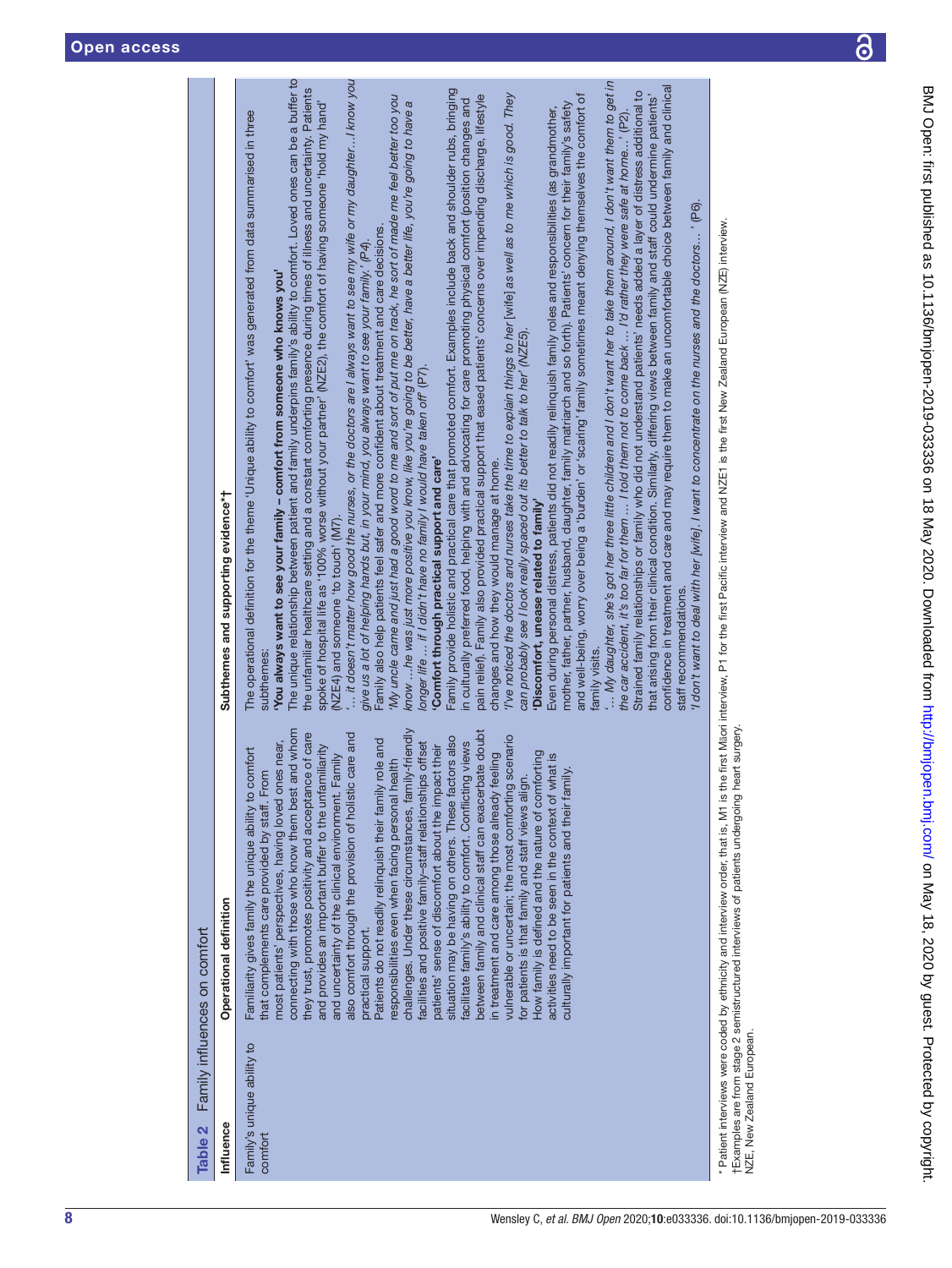| Table 3               | Staff influences on comfort                                                                                                                                                                                                                                                                                                                                                                                                                                                                                                                                                                                                                                                                                                                                |                                                                                                                                                                                                                                                                                                                                                                                                                                                                                                                                                                                                                                                                                                                                                                                                                                                                                                                                                                                                                                                                                                                                                                                                                                                                                                                                                                                                                                                                                                                                                                                                                                                                                                                                                                                                                                                                                                                                                                                                                                                                                                                                                                                                                                                                                                                                                                                                                                                                                                                                                                                                                                                                                                                                                                                                                                                                                                                                                                                                                                                                                                                                                                                                     |
|-----------------------|------------------------------------------------------------------------------------------------------------------------------------------------------------------------------------------------------------------------------------------------------------------------------------------------------------------------------------------------------------------------------------------------------------------------------------------------------------------------------------------------------------------------------------------------------------------------------------------------------------------------------------------------------------------------------------------------------------------------------------------------------------|-----------------------------------------------------------------------------------------------------------------------------------------------------------------------------------------------------------------------------------------------------------------------------------------------------------------------------------------------------------------------------------------------------------------------------------------------------------------------------------------------------------------------------------------------------------------------------------------------------------------------------------------------------------------------------------------------------------------------------------------------------------------------------------------------------------------------------------------------------------------------------------------------------------------------------------------------------------------------------------------------------------------------------------------------------------------------------------------------------------------------------------------------------------------------------------------------------------------------------------------------------------------------------------------------------------------------------------------------------------------------------------------------------------------------------------------------------------------------------------------------------------------------------------------------------------------------------------------------------------------------------------------------------------------------------------------------------------------------------------------------------------------------------------------------------------------------------------------------------------------------------------------------------------------------------------------------------------------------------------------------------------------------------------------------------------------------------------------------------------------------------------------------------------------------------------------------------------------------------------------------------------------------------------------------------------------------------------------------------------------------------------------------------------------------------------------------------------------------------------------------------------------------------------------------------------------------------------------------------------------------------------------------------------------------------------------------------------------------------------------------------------------------------------------------------------------------------------------------------------------------------------------------------------------------------------------------------------------------------------------------------------------------------------------------------------------------------------------------------------------------------------------------------------------------------------------------------|
| Influence             | Operational definition                                                                                                                                                                                                                                                                                                                                                                                                                                                                                                                                                                                                                                                                                                                                     | Subthemes and supporting evidence*†                                                                                                                                                                                                                                                                                                                                                                                                                                                                                                                                                                                                                                                                                                                                                                                                                                                                                                                                                                                                                                                                                                                                                                                                                                                                                                                                                                                                                                                                                                                                                                                                                                                                                                                                                                                                                                                                                                                                                                                                                                                                                                                                                                                                                                                                                                                                                                                                                                                                                                                                                                                                                                                                                                                                                                                                                                                                                                                                                                                                                                                                                                                                                                 |
| management<br>Symptom | trajectories vary between patients; therefore,<br>symptoms for which effective and sustained<br>influencing factors such as holistic care and<br>management include routinely asking about<br>comfort becomes more dependent on other<br>essential. From patients' perspectives, staff<br>individualised assessment and treatment is<br>seriously, pre-emptive or prompt treatment<br>relief is crucial for their comfort. Symptom<br>Patients experience a range of distressing<br>effective pharmacological options, patient<br>accepting treatment. When there are few<br>and working with patients to understand<br>actions that promote effective symptom<br>symptoms, taking patients' symptoms<br>barriers to reporting symptoms and<br>assistance. | up to a certain point it was just very slightly less painful than anywhere else. You know I remember just lying like that holding my knees because it<br>breath, constipation, low mood, or depression, dreams, hallucinations and visual disturbance, taste disturbance, palpitations, and fluid retention.<br>Continued<br>Complex patient and contextual barriers to effective symptom management were identified. Barriers related to patients' motivation for reporting<br>opioids and sleeping tablets), conflicting opinions on effective treatment, clinical jargon and the ability to personalise care. Patients emphasised<br>from family, empathetic and holistic care, reassurance about 'normality' and expected trajectory (refer family's unique ability to comfort, holistic<br>'I was in a lot of pain. I couldn't move. I was really in agony. I couldn't put my legs flat so I remember clearly having my legs up and if I got them<br>Regular and competent symptom assessment followed by titrated symptom relief was essential for the duration of the admission. Pre-emptive<br>the importance of participation in symptom management decisions and of feeling heard. Not feeling listened to or believed about the extent of<br>thought they were giving me too much painkillers  they were just saying we're giving as much as we can  they were trying to find the best<br>Other comforting actions become crucial when there were few effective strategies to combat distressing symptoms. These included support<br>symptoms, patients' beliefs and preferences for treatment regimens, staff competence, underlying attitudes of staff and patients (such as to<br>Patients' symptom experience varied in terms of symptom presence, severity and trajectory. Physical and associated emotional discomfort<br>I think because I'm big you know I don't show the full soreness of my body …maybe they think I might be lying or something … I think they<br>Other distressing symptoms were postoperative nausea ('… it's killing me…' (P2)), fatigue, inability to sleep, loss of appetite, shortness of<br>evidence-based symptom management protocols and on staff working with patients to understand and address barriers to<br>symptom management and regularly offering analgesics were also important. Overall, symptom management depended on competent<br>al definition for the theme 'Symptom Management' summarises the findings from two underlying subthemes:<br>reporting symptoms and accepting treatment (refer 'Engagement and Commitment' and 'Information and Participation')<br>It's a very simple thing but it was upsetting, my fingers they were swollen twice the size it was horrible' (NZE4)<br>one for me but weren't actually asking me which one was the best you know ' (P7).<br>symptom distress, prolonged physical distress and was emotionally upsetting.<br>"Variation in experience of common postoperative symptoms"<br>'Complexity of effective symptom management':<br>care and assistance, information and participation).<br>could do' (NZE5)<br>commonly arose from pain.<br>The operation<br>was the best<br>application of |
|                       |                                                                                                                                                                                                                                                                                                                                                                                                                                                                                                                                                                                                                                                                                                                                                            |                                                                                                                                                                                                                                                                                                                                                                                                                                                                                                                                                                                                                                                                                                                                                                                                                                                                                                                                                                                                                                                                                                                                                                                                                                                                                                                                                                                                                                                                                                                                                                                                                                                                                                                                                                                                                                                                                                                                                                                                                                                                                                                                                                                                                                                                                                                                                                                                                                                                                                                                                                                                                                                                                                                                                                                                                                                                                                                                                                                                                                                                                                                                                                                                     |

<span id="page-8-0"></span>9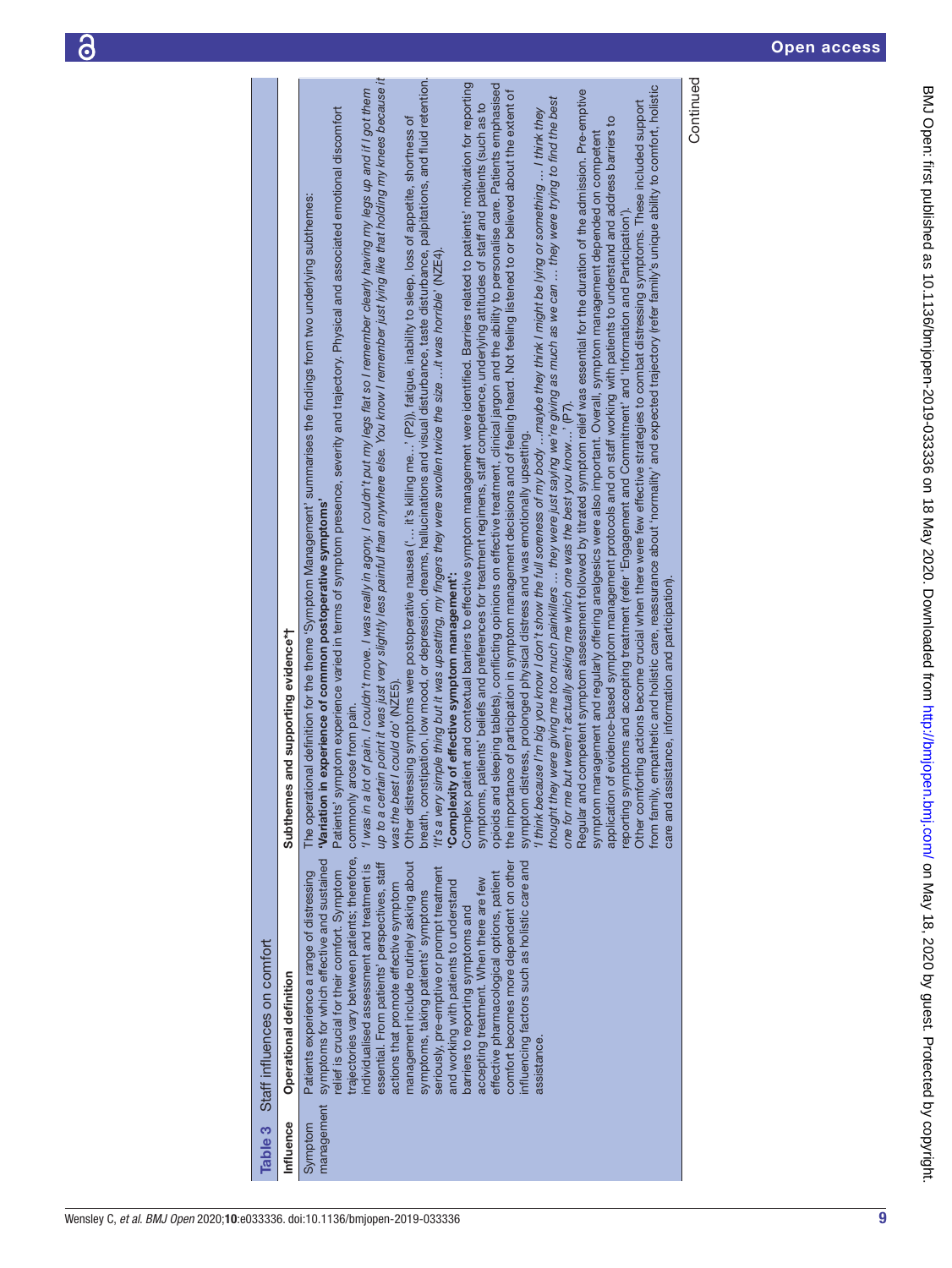| $\ddot{\ddot{\phantom{}}\,}$ |
|------------------------------|
|                              |
|                              |
|                              |
|                              |
|                              |
|                              |
|                              |
|                              |
|                              |
|                              |
|                              |
| ׇ֚֓֡                         |
| <b>.</b>                     |
|                              |
|                              |
| )<br>)<br>)                  |
|                              |
|                              |
|                              |
|                              |
| ≥<br>><br>><br>>             |
|                              |
|                              |
|                              |
| י טטט<br>כ                   |
|                              |
|                              |
| J                            |
|                              |
|                              |
|                              |
|                              |
|                              |
|                              |
|                              |
|                              |
|                              |
|                              |
|                              |
| <u>הקדוקרי ה</u>             |
|                              |
|                              |
| <b>Contraction</b>           |
|                              |
|                              |
|                              |
|                              |
|                              |
|                              |
|                              |
| I                            |
|                              |
| į                            |
|                              |
| l                            |
|                              |
|                              |
|                              |
|                              |
|                              |
|                              |
|                              |
|                              |
|                              |
|                              |

| Table 3                            | Continued                                                                                                                                                                                                                                                                                                                                                                                                                                                                                                                                                                                                  |                                                                                                                                                                                                                                                                                                                                                                                                                                                                                                                                                                                                                                                                                                                                                                                                                                                                                                                                                                                                                                                                                                                                                                                                                                                                                                                                                                                                                                                                                                                                                                                                                                                                                                                                                                                                                                                                                                                                                                                                                                                                                                                                                                                                                                                                                                                                                                                                                                                                                                                                                                                                                                                                                                                                                                                                                                                                                                                                                                                                                                                                                                                                                                                                                                                                                                                                                                                                                                                                                                                                                                                                                                                                                                                                                                                                                                                                                                                                                                                                                                                                                                                                                                                                                                                                                                                                                                                                                                                                                                                                                                                                                                                                                                                                                                                                                                                                                                                                                       |
|------------------------------------|------------------------------------------------------------------------------------------------------------------------------------------------------------------------------------------------------------------------------------------------------------------------------------------------------------------------------------------------------------------------------------------------------------------------------------------------------------------------------------------------------------------------------------------------------------------------------------------------------------|-------------------------------------------------------------------------------------------------------------------------------------------------------------------------------------------------------------------------------------------------------------------------------------------------------------------------------------------------------------------------------------------------------------------------------------------------------------------------------------------------------------------------------------------------------------------------------------------------------------------------------------------------------------------------------------------------------------------------------------------------------------------------------------------------------------------------------------------------------------------------------------------------------------------------------------------------------------------------------------------------------------------------------------------------------------------------------------------------------------------------------------------------------------------------------------------------------------------------------------------------------------------------------------------------------------------------------------------------------------------------------------------------------------------------------------------------------------------------------------------------------------------------------------------------------------------------------------------------------------------------------------------------------------------------------------------------------------------------------------------------------------------------------------------------------------------------------------------------------------------------------------------------------------------------------------------------------------------------------------------------------------------------------------------------------------------------------------------------------------------------------------------------------------------------------------------------------------------------------------------------------------------------------------------------------------------------------------------------------------------------------------------------------------------------------------------------------------------------------------------------------------------------------------------------------------------------------------------------------------------------------------------------------------------------------------------------------------------------------------------------------------------------------------------------------------------------------------------------------------------------------------------------------------------------------------------------------------------------------------------------------------------------------------------------------------------------------------------------------------------------------------------------------------------------------------------------------------------------------------------------------------------------------------------------------------------------------------------------------------------------------------------------------------------------------------------------------------------------------------------------------------------------------------------------------------------------------------------------------------------------------------------------------------------------------------------------------------------------------------------------------------------------------------------------------------------------------------------------------------------------------------------------------------------------------------------------------------------------------------------------------------------------------------------------------------------------------------------------------------------------------------------------------------------------------------------------------------------------------------------------------------------------------------------------------------------------------------------------------------------------------------------------------------------------------------------------------------------------------------------------------------------------------------------------------------------------------------------------------------------------------------------------------------------------------------------------------------------------------------------------------------------------------------------------------------------------------------------------------------------------------------------------------------------------------------------------------|
| Influence                          | Operational definition                                                                                                                                                                                                                                                                                                                                                                                                                                                                                                                                                                                     | and supporting evidence*†<br>Subthemes                                                                                                                                                                                                                                                                                                                                                                                                                                                                                                                                                                                                                                                                                                                                                                                                                                                                                                                                                                                                                                                                                                                                                                                                                                                                                                                                                                                                                                                                                                                                                                                                                                                                                                                                                                                                                                                                                                                                                                                                                                                                                                                                                                                                                                                                                                                                                                                                                                                                                                                                                                                                                                                                                                                                                                                                                                                                                                                                                                                                                                                                                                                                                                                                                                                                                                                                                                                                                                                                                                                                                                                                                                                                                                                                                                                                                                                                                                                                                                                                                                                                                                                                                                                                                                                                                                                                                                                                                                                                                                                                                                                                                                                                                                                                                                                                                                                                                                                |
| assistance<br>care and<br>Holistic | substantial emotional and physical impact of<br>loss of function and is an essential aspect of<br>emotional discomfort from the accumulative<br>multiple, non-pharmacological interventions<br>Patients experience significant physical and<br>of functional ability. Holistic care involving<br>Assistance provided willingly reduces the<br>discomfort is essential and complements<br>pharmacological symptom management.<br>effects, unpleasant procedures and loss<br>for relieving physical and emotional<br>effect of symptoms, treatment side<br>efforts to promote comfort through<br>comforting. | Getting help with personal care and basic tasks was crucial for a sense of comfort (feeling cared for and safe). However, patients felt unprepared<br>prevent strain on the chest wound. Other interventions were a cooling fan, ice to suck, swift removal of drains, urinary catheters and intravenous<br>Continued<br>pillow and straightens them up and, 'lie there now' so I lay back down and oh yeah she knows what she's talking about alright. It felt<br>[M]hen the nurse came in I told her it was getting a bit sore around the back and shoulder blade and she says, get your bum back in that bed,<br>'She didn't seem to be caring enough, yeah. I woke up having a bad dream and asked her to get me a flannel, which they don't even ask, can 1?,<br>'I trust them. That's their work to give life back to people that's their work. Very hard work, but they never turn their back they try to do their work<br>Holistic interventions specific to heart surgery included being taught to use a 'cough pillow' and providing larger patients with a chest binder to<br>I didn't have any bedclothes on because I was so hot but they don't even ask if they can put bedclothes on you know and so it's little things like<br>Patients had limited ability to self-care, needing assistance getting out of bed, to the toilet, with hygiene, after vomiting or if they 'made a mess<br>Overall, comfort from holistic care and assistance was enhanced when delivered by staff with comforting staff qualities (refer 'Engagement and<br>that, you know. [How does that affect you]. I think it affects me in the way that when I ring the bell I hope she doesn't come you know. She was<br>'I had two days of pure hell, I just felt like I'd been run over by a truck. But there was no pain from the actual surgery it was all of the drugs that<br>[P]eople going to hospital, they always talk about the nurses and I basically said it was absolutely true. You know they're the front-line staff<br>Adding to patients' symptom distress was an accumulation of factors that included treatment side effects (such as dry mouth and itchy skin),<br>for how reliant they would be on nursing staff. Adjusting to dependency was difficult and some were reluctant to ask for help for reasons that<br>a failure of staff to appear caring, helpful and responsive to one's needs harboured resentment and made patients wary of future<br>The operational definition for the theme 'Holistic Care and Assistance' summarises the findings from three underlying subthemes, the first of<br>included worry about being 'demanding' (NZE4) and feeling uncomfortable asking for help with 'basic bodily things' (NZE9). Observing staff<br>[I have] been being run over by a bus and then backed over again, I feel terrible. You can't even take your hands off the table to<br>' I didn't realise that we'd have to be dependent on the nurses as much. I think I thought I could just get up and go, no it was far from it<br>unpleasant treatments and procedures (a 'cocktail' of pills, venepuncture, echocardiogram, intravenous lines, oxygen therapy and blood<br>[the nurse] asked me really nicely and politely how I was, was this happening or is this happening, have I got any of this  you felt that<br>graciously' (NZE10) providing help relieved a sense of unease about asking for, and accepting, the help needed.<br>Commitment'). Experiencing such care sets the tone for positive patient-staff relationships and satisfaction with the service<br>they had pumped through me, yeah, I had no energy to get up, no life. There was no life to push to get up' (M3).<br>finances, returning to work, managing after discharge also contributed to emotional distress.<br>pressure monitoring) and restricted mobility (from surgery and from being attached to equipment).<br>Complementing pharmacological symptom management was holistic assessment and care.<br>somebody cared for sure which was, the other guys were saying that too' (NZE7).<br>even pouring a drink of water could not be done without help.<br>bread. You just are so out of it, it's such an awful feeling' (M2).<br>on nights and I was thinking gosh I hope that lady don't come again' (M2).<br>and the ones you deal with every day and they're all amazing' (NZE2).<br>they've been tremendous you know  it's an eye opener' (NZE10).<br>'Treating the whole person, not discrete symptoms':<br>'Physical and emotional discomfort and distress'<br>lines, shower for itchy skin and positioning.<br>That's how I believe them' (P4).<br>which provides context for this theme.<br>engagement with that staff member.<br>'Getting the help needed'<br>a hell of a lot better' (M8).<br>in the toilet';<br>'I've felt like,<br>butter some<br>Worry about<br>she gets my<br>eadily and<br><br>Conversely,<br>thoroughly. |
|                                    |                                                                                                                                                                                                                                                                                                                                                                                                                                                                                                                                                                                                            |                                                                                                                                                                                                                                                                                                                                                                                                                                                                                                                                                                                                                                                                                                                                                                                                                                                                                                                                                                                                                                                                                                                                                                                                                                                                                                                                                                                                                                                                                                                                                                                                                                                                                                                                                                                                                                                                                                                                                                                                                                                                                                                                                                                                                                                                                                                                                                                                                                                                                                                                                                                                                                                                                                                                                                                                                                                                                                                                                                                                                                                                                                                                                                                                                                                                                                                                                                                                                                                                                                                                                                                                                                                                                                                                                                                                                                                                                                                                                                                                                                                                                                                                                                                                                                                                                                                                                                                                                                                                                                                                                                                                                                                                                                                                                                                                                                                                                                                                                       |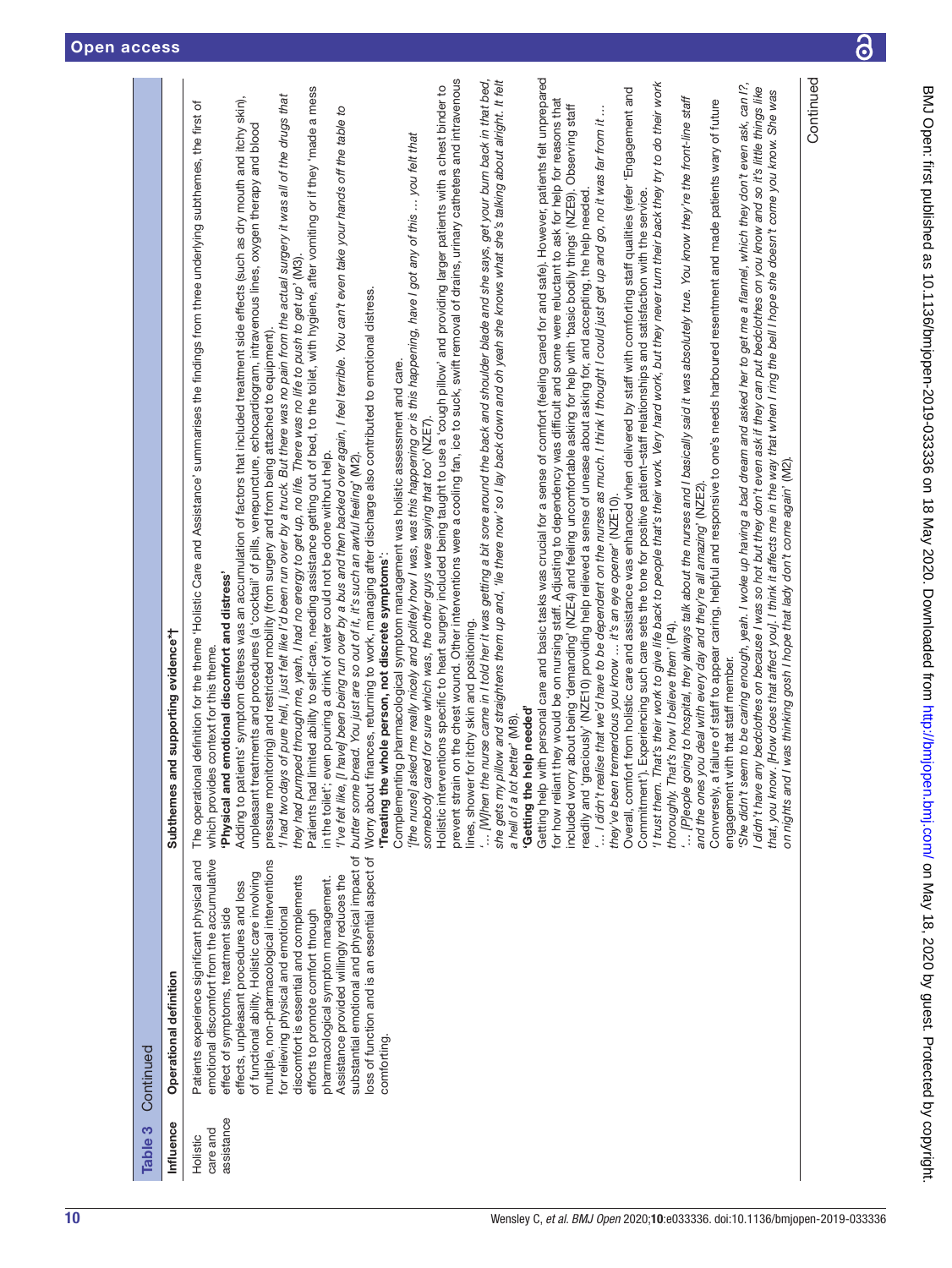ခြ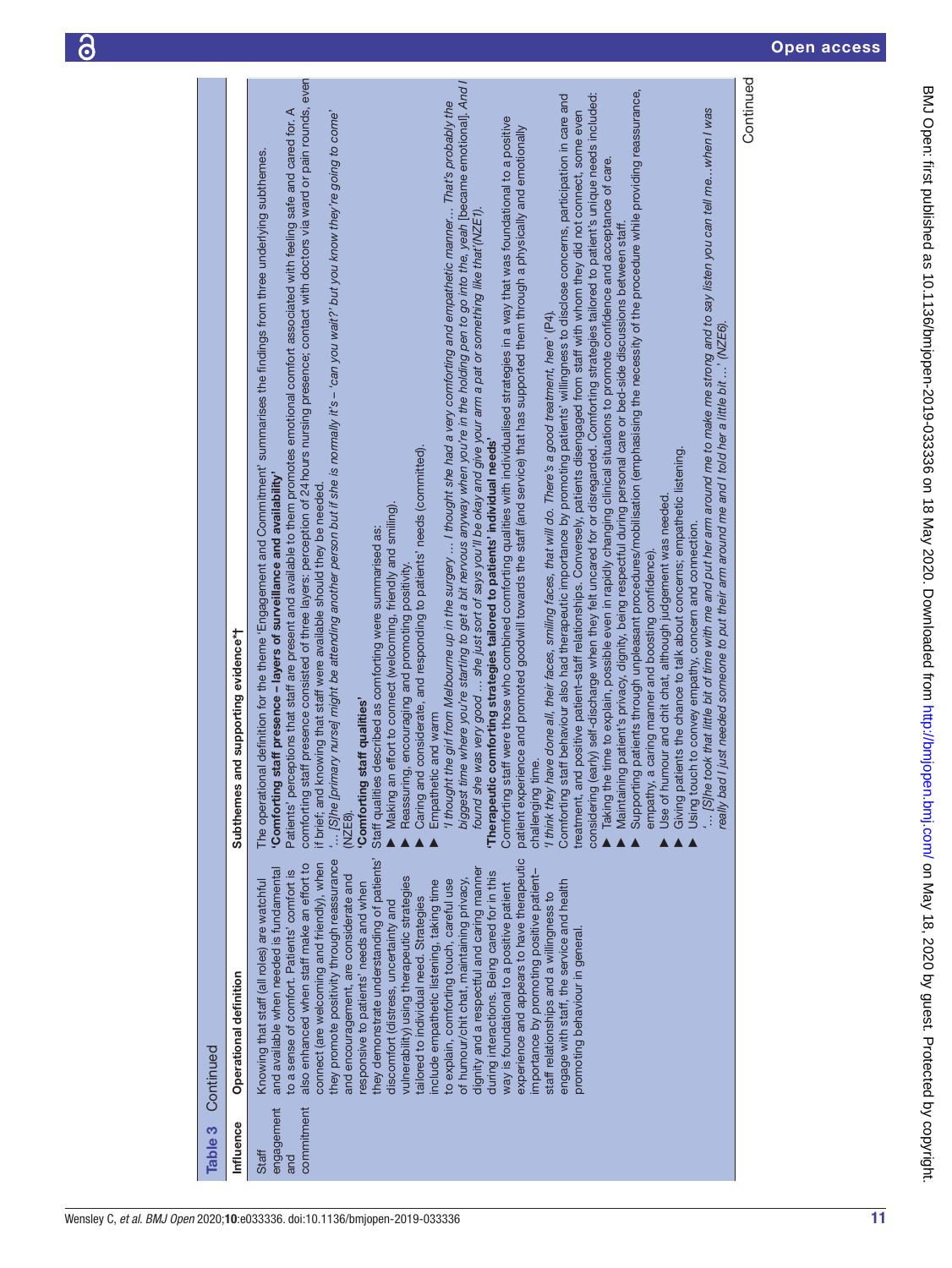| Table 3                             | Continued                                                                                                                                                                                                                                                                                                                                                                                                                                                                                                                                                                                                                                                                                                                                                                                                                                                                                                                                                                                 |                                                                                                                                                                                                                                                                                                                                                                                                                                                                                                                                                                                                                                                                                                                                                                                                                                                                                                                                                                                                                                                                                                                                                                                                                                                                                                                                                                                                                                                                                                                                                                                                                                                                                                                                                                                                                                                                                                                                                                                                                                                                                                                                                                                                                                                                                                                                                                                                                                                                                                                                                                                                                                                                                                                                                                                                                                                                                                                                                                                                                                                                                                                                                                                                                                                                                                                                                                                                                                                                                                                                                                                                                                                                                                                                                                                                                                                                                                                                                                                                                                                                                                                                                                                                                                                                                                                                                                                                                                                                                                                                                                                                                                                 |
|-------------------------------------|-------------------------------------------------------------------------------------------------------------------------------------------------------------------------------------------------------------------------------------------------------------------------------------------------------------------------------------------------------------------------------------------------------------------------------------------------------------------------------------------------------------------------------------------------------------------------------------------------------------------------------------------------------------------------------------------------------------------------------------------------------------------------------------------------------------------------------------------------------------------------------------------------------------------------------------------------------------------------------------------|-------------------------------------------------------------------------------------------------------------------------------------------------------------------------------------------------------------------------------------------------------------------------------------------------------------------------------------------------------------------------------------------------------------------------------------------------------------------------------------------------------------------------------------------------------------------------------------------------------------------------------------------------------------------------------------------------------------------------------------------------------------------------------------------------------------------------------------------------------------------------------------------------------------------------------------------------------------------------------------------------------------------------------------------------------------------------------------------------------------------------------------------------------------------------------------------------------------------------------------------------------------------------------------------------------------------------------------------------------------------------------------------------------------------------------------------------------------------------------------------------------------------------------------------------------------------------------------------------------------------------------------------------------------------------------------------------------------------------------------------------------------------------------------------------------------------------------------------------------------------------------------------------------------------------------------------------------------------------------------------------------------------------------------------------------------------------------------------------------------------------------------------------------------------------------------------------------------------------------------------------------------------------------------------------------------------------------------------------------------------------------------------------------------------------------------------------------------------------------------------------------------------------------------------------------------------------------------------------------------------------------------------------------------------------------------------------------------------------------------------------------------------------------------------------------------------------------------------------------------------------------------------------------------------------------------------------------------------------------------------------------------------------------------------------------------------------------------------------------------------------------------------------------------------------------------------------------------------------------------------------------------------------------------------------------------------------------------------------------------------------------------------------------------------------------------------------------------------------------------------------------------------------------------------------------------------------------------------------------------------------------------------------------------------------------------------------------------------------------------------------------------------------------------------------------------------------------------------------------------------------------------------------------------------------------------------------------------------------------------------------------------------------------------------------------------------------------------------------------------------------------------------------------------------------------------------------------------------------------------------------------------------------------------------------------------------------------------------------------------------------------------------------------------------------------------------------------------------------------------------------------------------------------------------------------------------------------------------------------------------------------------------------|
| Influence                           | Operational definition                                                                                                                                                                                                                                                                                                                                                                                                                                                                                                                                                                                                                                                                                                                                                                                                                                                                                                                                                                    | Subthemes and supporting evidence*†                                                                                                                                                                                                                                                                                                                                                                                                                                                                                                                                                                                                                                                                                                                                                                                                                                                                                                                                                                                                                                                                                                                                                                                                                                                                                                                                                                                                                                                                                                                                                                                                                                                                                                                                                                                                                                                                                                                                                                                                                                                                                                                                                                                                                                                                                                                                                                                                                                                                                                                                                                                                                                                                                                                                                                                                                                                                                                                                                                                                                                                                                                                                                                                                                                                                                                                                                                                                                                                                                                                                                                                                                                                                                                                                                                                                                                                                                                                                                                                                                                                                                                                                                                                                                                                                                                                                                                                                                                                                                                                                                                                                             |
| Participation<br>Information<br>and | topic and sensitive to patients' situation and<br>inclined to seek help, report symptoms, ask<br>treatment decisions. Feeling disempowered<br>why and how to report symptoms, who feel<br>and the care provided. However, informing<br>Information promotes comfort by reducing<br>Individualised care is essential for patients<br>to be concerned for their welfare are more<br>for clarification and participate in care and<br>be provided by staff knowledgeable in the<br>who are accurately informed about when,<br>patients is an art and science; to comfort<br>comfortable with staff and perceive them<br>emotional and physical comfort. Patients<br>or unable to participate in care decisions,<br>lies ahead. Information also comforts by<br>patients to prepare for and accept what<br>(and not distress), information needs to<br>the distress of uncertainty and enables<br>promoting trust and confidence in staff<br>personal preference for detail.<br>can distress. | Continued<br>"I just sort of you know let them do what they've got to do. I just want them to do their job yep. And just say nothing to them like I'm alright' (M6).<br>However, sometimes information does not (and indeed cannot) comfort. Under these circumstances, staff experienced in the art and science of<br>ee the anaesthetist and the only question I asked him was you just make sure I wake up  that's the only thing that really frightened<br>'[Discussing pain management] It could be better I think but who am I you know? These guys are professionals. They know what they're talking<br>about…' (P5).<br>[T]here was one nurse [who] was just very, very good at just calming me down in general and just saying the right things to make me just feel a<br>They did say, however little your pain is it's good to let them know. Don't be a tough boy and handle the pain you know which is what I would<br>nforming are pivotal. Balancing information about risk with positivity was important, as was being believable. For one patient, this meant staff<br>Patients gained a sense of comfort from understanding what is currently happening and what is likely to happen. This information helps them<br>I never ring the bell straightaway. No, I just hang on [and think] whether why this pain comes in, why the pain, why I got a pain? I try to play<br>However, patients' preferences for participation varied, and there was a level of comfort to be gained from having confidence in staff to step<br>Feeling comfortable with staff underpinned patients' willingness and ability to personalise care. For example, patients could be reluctant to<br>back from decision making. Patients tended to seek greater involvement when symptoms were poorly controlled, when they were anxious<br>Underpinning the operational definition of this theme is the importance of personalising symptom management and holistic care. As such,<br>Similarly, the right 'dose' of information was crucial to patients' sense of comfort because information could either comfort or frighten and<br>also comforted by reassuring patients their symptoms and side effects they were experiencing was normal and likely to pass.<br>ask questions, disclose concerns or use the call bell between times of staff-initiated contact for reasons that included expectations of an<br>They'll show you, there's the buzzer if you need me, when you need me, just push the buzzer don't be worried about what time it is' (M1).<br>about what, when and how to report symptoms or other causes of discomfort supported patient's ability to personalise care,<br>uncomfortable situation of reluctant (rather than willing) acceptance of care and treatment. This was emotionally distressing and delayed<br>to avoid complications or worried about their safety. At these times, feeling unable to participate in care decisions placed patients in an<br>ional definition for the theme 'Information and Participation' summarises the findings from three underlying subthemes:<br>When delivered well, information underpins comfort (feeling prepared, reassured, accepting; can personalised care)'<br>unfavourable reaction from staff, not wanting to 'annoy' staff, a reluctance to question the 'experts' or take up valuable time.<br>Staff who demonstrated comforting qualities (refer Engagement and Commitment) helped to minimise these barriers.<br>Feeling comfortable with staff - the subtle factor influencing personalised care, patient participation'<br>patients needed to feel empowered to initiate non-standardised care and participate in treatment decisions.<br>little bit more comfortable. Others have been very good at explaining the technical side of things' (NZE5).<br>$\ldots$ the surgeon has been very comforting. He came along and explained, nice warm eyes you know' (M2).<br>Information was also important for addressing attitudinal barriers to symptom management.<br>effective symptom management. As such, comfort and participation are inextricably linked.<br>I had a bit of nausea but as soon as I mentioned it people tried to help me with it' (M4).<br>distress. Patients' information needs were variable and personal.<br>'Importance of personalised care, personalised information'<br>including safe self-triage, which was common.<br>prepare for and accept what lies ahead.<br>being 'confident but not cocky' (NZE5).<br>fair and square' (P4).<br>probably do' (M8).<br>1 came to s<br>Information<br>Information<br>The operat<br>me' (M2). |
|                                     |                                                                                                                                                                                                                                                                                                                                                                                                                                                                                                                                                                                                                                                                                                                                                                                                                                                                                                                                                                                           |                                                                                                                                                                                                                                                                                                                                                                                                                                                                                                                                                                                                                                                                                                                                                                                                                                                                                                                                                                                                                                                                                                                                                                                                                                                                                                                                                                                                                                                                                                                                                                                                                                                                                                                                                                                                                                                                                                                                                                                                                                                                                                                                                                                                                                                                                                                                                                                                                                                                                                                                                                                                                                                                                                                                                                                                                                                                                                                                                                                                                                                                                                                                                                                                                                                                                                                                                                                                                                                                                                                                                                                                                                                                                                                                                                                                                                                                                                                                                                                                                                                                                                                                                                                                                                                                                                                                                                                                                                                                                                                                                                                                                                                 |

 $\overline{\partial}$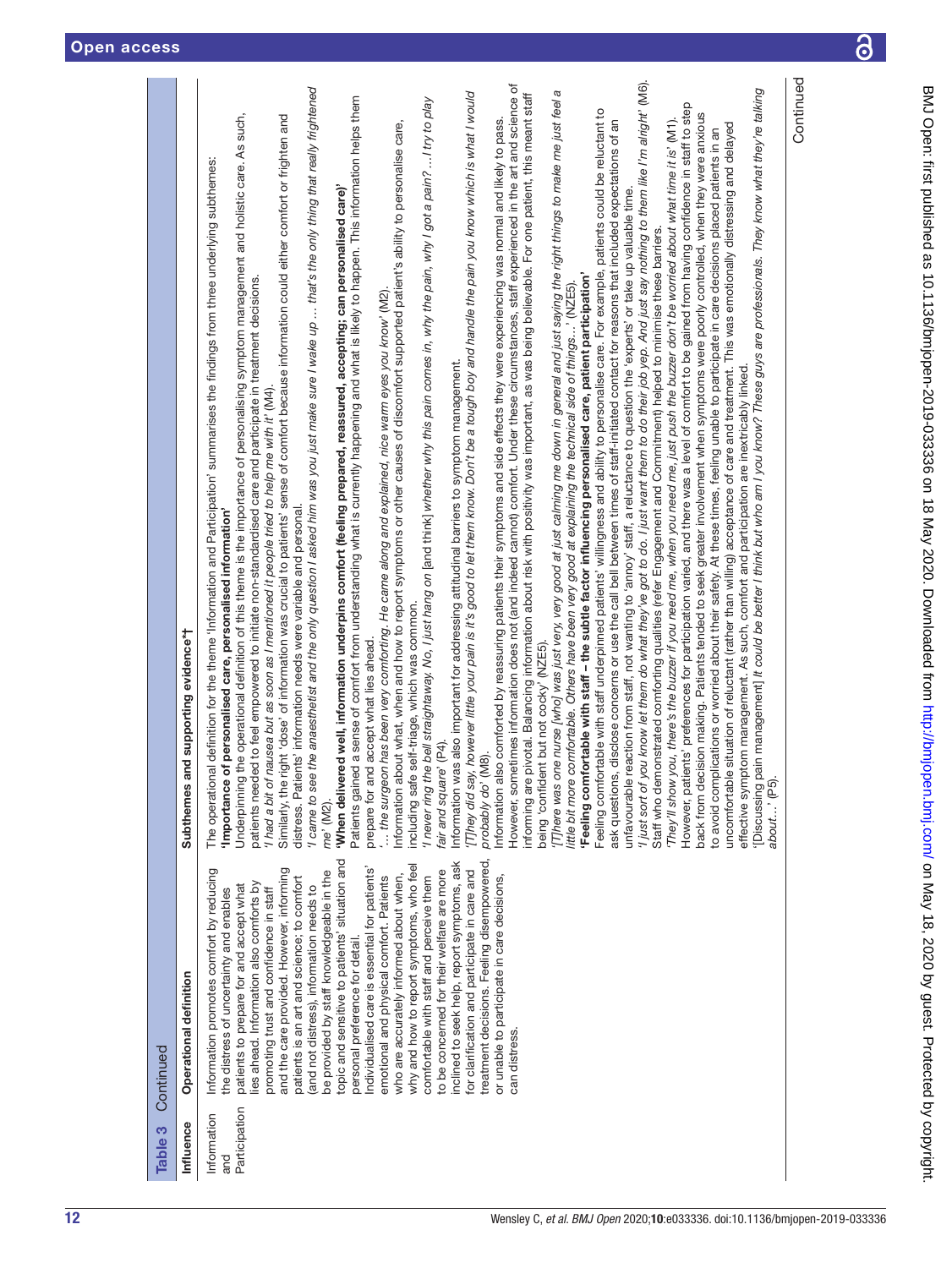|                                       | Table 3 Continued                                                                                                                                                                                                                                                                                                    |                                                                                                                                                                                                                                                                                                                                                                                                                                                                                                                                                                                                                                                                                                                                                                                                                                                                                                                                                                                                                                                                                                                                                                                                                                                                                                                                                                                                                                                                                                                                                                                                     |
|---------------------------------------|----------------------------------------------------------------------------------------------------------------------------------------------------------------------------------------------------------------------------------------------------------------------------------------------------------------------|-----------------------------------------------------------------------------------------------------------------------------------------------------------------------------------------------------------------------------------------------------------------------------------------------------------------------------------------------------------------------------------------------------------------------------------------------------------------------------------------------------------------------------------------------------------------------------------------------------------------------------------------------------------------------------------------------------------------------------------------------------------------------------------------------------------------------------------------------------------------------------------------------------------------------------------------------------------------------------------------------------------------------------------------------------------------------------------------------------------------------------------------------------------------------------------------------------------------------------------------------------------------------------------------------------------------------------------------------------------------------------------------------------------------------------------------------------------------------------------------------------------------------------------------------------------------------------------------------------|
| Influence                             | Operational definition                                                                                                                                                                                                                                                                                               | Subthemes and supporting evidence*†                                                                                                                                                                                                                                                                                                                                                                                                                                                                                                                                                                                                                                                                                                                                                                                                                                                                                                                                                                                                                                                                                                                                                                                                                                                                                                                                                                                                                                                                                                                                                                 |
| competence<br>and actual<br>Perceived | ease) because patients feel confident in the<br>comforting by being competent in their role<br>care provided. However, all staff-clinical<br>promotes a sense of comfort (safety and<br>while mindful of patients' comfort needs.<br>and ancillary-have the potential to be<br>The perception of clinical competency | one patient how well her new heart valve was working and the kaumatua who had knowledge of tikanga Maori (Maori protocols and<br>$$ [T]he doctors and the nurses they're very confident in how they attend you.(How does that make you feel?) Relaxed. And in good care' (M7).<br>him for being from the same place as he is, somebody from home … being Maori and him coming to talk to me it's good, made a big difference<br>to blend competence and commitment with comforting qualities. In some cases, care was not protocol driven; indeed, some staff<br>to me oh you from [place]? I said yeah. And he's been up there too and that's where I'm from. That's my marae.  I identified with<br>sleep-deprived patient sleep in a spare room. Other examples were the surgeon who expertly managed a patients' pain, the sonographer who<br>Staff competence related to each influence is essential. Staff whom patients particularly remembered for their comforting qualities were those<br>had deviated from protocols to make a difference, such as ancillary staff enabling family to visit outside of visiting times, or a nurse letting a<br>The operational definition for the theme 'Perceived and Actual Competence' summarises the findings from two underlying subthemes:<br>rat staff were competent was comforting in the sense that patients felt at ease and confident in the care provided.<br>'Actual competence - expert comforters'<br>Perception of competence'<br>[It was] uplifting' (M5).<br>Perceiving th<br>that seemed<br>described to<br>[H]e said<br>practices). |
|                                       | tExamples are from Stage 2 two semi-structured interviews of patients undergoing heart surgery.<br>NZE, New Zealand European.                                                                                                                                                                                        | * Patient interviews were coded by ethnicity and interview order, that is, M1 is the first Maori interview, P1 for the first Pacific interview and NZE1 is the first New Zealand European (NZE) interview.                                                                                                                                                                                                                                                                                                                                                                                                                                                                                                                                                                                                                                                                                                                                                                                                                                                                                                                                                                                                                                                                                                                                                                                                                                                                                                                                                                                          |

for a sense of comfort related to feeling cared for and safe (see [table](#page-8-0) 3, holistic care and assistance).

Open access

Comfort from holistic care and assistance was enhanced when delivered by staff with qualities described in the third theme, 'Engagement and Commitment'. This theme relates to a sense of comfort arising from patients' perceptions that staff were engaged in, and committed to, their welfare. Staff presence was important, which encompassed: the perception of 24hours nursing presence; contact with doctors via ward rounds; and knowing that staff were available should they be needed. Comforting staff qualities included making an effort to connect, providing reassurance, encouragement and responding to patients' discomfort or distress using therapeutic strategies tailored to individual need (see [table](#page-8-0) 3, engagement and commitment). The fourth theme related to staff influence was 'Information and Participation', which influenced comfort in complex ways. When delivered well, information influ enced comfort by enabling patients to feel prepared, reassured or, at least, accept the need for treatment and care. In addition, information and participation opportunities moderated patients' ability to personalise many aspects of care important for their comfort. For example, patients were more likely to seek help, disclose concerns or report symptoms when clearly informed about when, why and how to do so. Personalising care in this way also seemed more likely when patients felt comfortable with staff (refer to 'Engagement and Commitment'). Preferences for participation varied but feeling overlooked, or unable to participate in care decisions could distress (see [table](#page-8-0) 3, information and participation).

The fifth staff-related theme was 'Perceived and Actual Competence'. Perception of staff competence was comforting in the sense that patients felt at ease and confident in the care provided. Actual competence in all influences was crucial. Interview data indicated that all staff can influence comfort by being competent in their role while mindful that patients' need for comfort is indi vidual and may occur at any stage of their healthcare expe rience (see [table](#page-8-0) 3, perceived and actual competence).

*Factors within the clinical environment*

The outer layer of the CALM framework relates to the theme 'Physical Facilities and Ambience', which summarises factors within the clinical environment that influence comfort (see [table](#page-13-0) 4, physical facilities and ambience). Among the factors important here were an ambience of caring and positivity, observing that staff had time for all patients' needs, having control over one's personal space (lights and noise) and facilities that were clean, well-equipped and family-friendly.

# **DISCUSSION**

Through a two-stage process commencing with an inte grative review involving 62 studies<sup>24</sup> followed by semistructured patient interviews, we have: (1) defined patients' perspectives on comfort and (2) developed a multidimen sional framework representing patients' perspectives on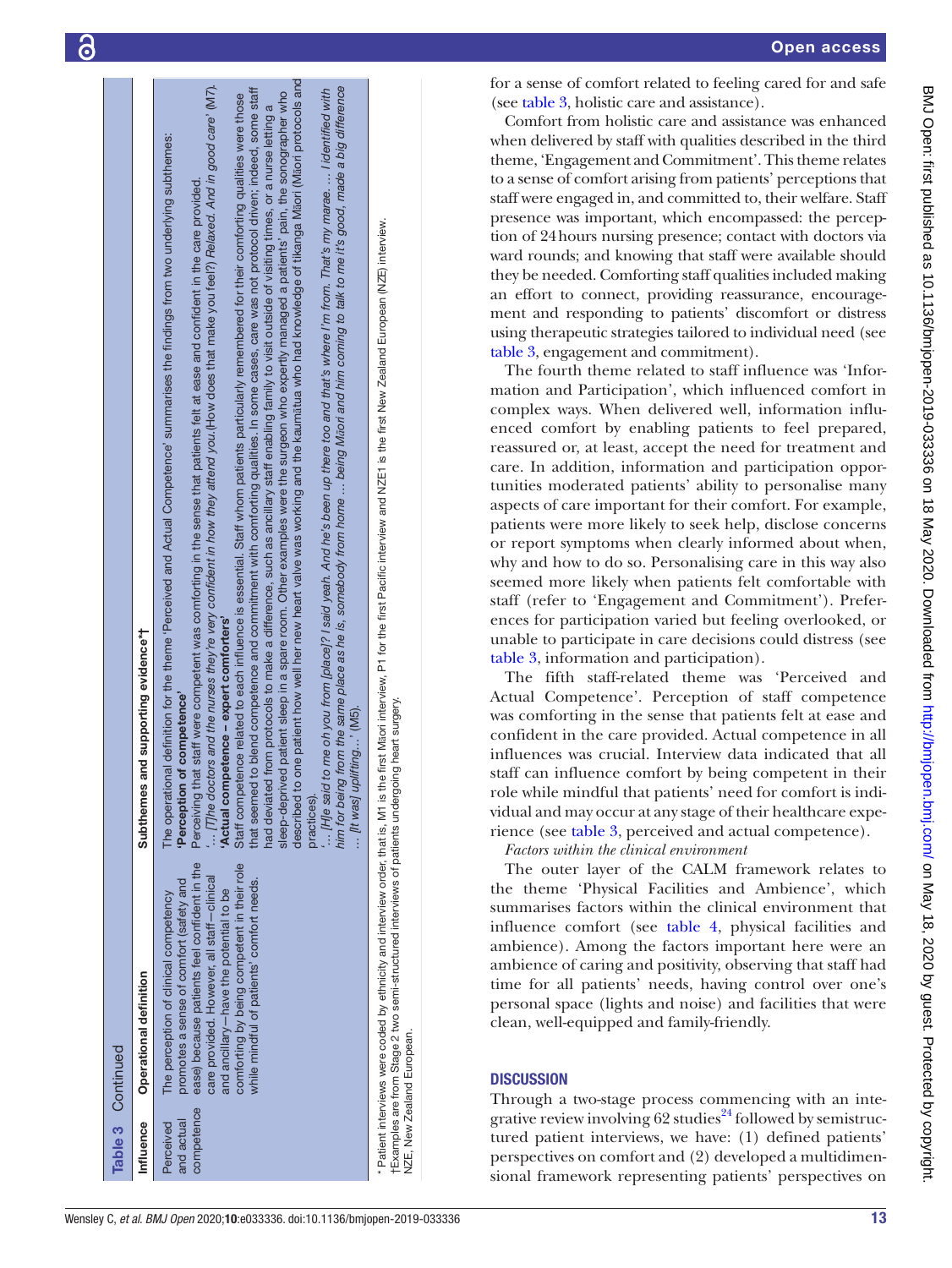<span id="page-13-0"></span>

 $\overline{\partial}$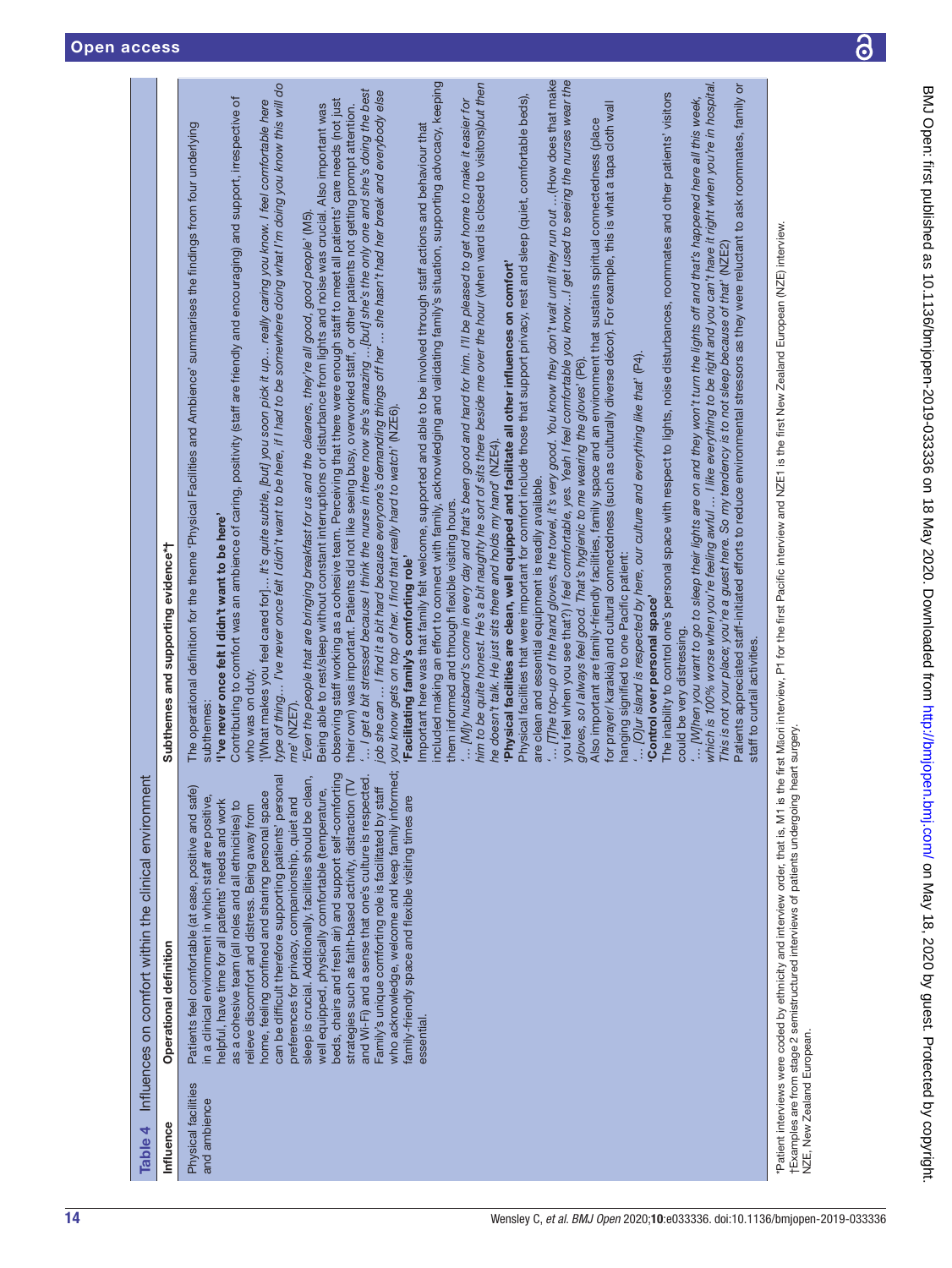

Figure 2 Influences, attributes and outcomes of comfort. CALM, Comfort ALways Matters.

important comfort-related care. Operational definitions for each theme reflect the essence of care that matters to patients and the integrated nature of this care.

Our definition of comfort broadly aligns with others $81011$  in the sense that comfort is defined as a dynamic and multidimensional state. Similarly, nurse theorists,  $8^{33-37}$  multiple qualitative studies<sup>24</sup> and concept analyses $910122338-40$  have consistently described the holistic dimensions of comfort and the art of comforting that we believe are captured in our findings. However, the CALM framework differs from most comfort frame-works/models<sup>[21 41–48](#page-16-19)</sup> in that patients' perspectives of all influencing factors are captured in one unifying framework. Differentiating the definition of comfort (the state) from the process of comforting (influencing factors) meant that findings are presented as a more 'tangible product' considered essential for implementing qualita-tive findings into practice<sup>[49](#page-17-0)</sup> (p. 765). Operational definitions are generated from rich, in-depth data using methods explicitly exploring patients' perspectives. We suggest these definitions provide a clearer direction for practice and quality improvement than other published frameworks[.21 41–48 50](#page-16-19)

### Implications for practice and quality improvement

Improving patients' experiences of care is core to healthcare quality. Patient experience is defined as 'the sum of all interactions, shaped by an organization's culture, that influence patient perceptions across the continuum of  $care<sup>51</sup>$  (p. 10). Improving patient experience, therefore, requires an understanding of what matters to patients during their interactions with healthcare staff. Work in this area has resulted in a range of frameworks and <span id="page-14-0"></span>guiding principles. $65253$  Comfort-related care incorporates many factors considered important for patient expe-rience<sup>[54](#page-17-2)</sup> including compassionate care<sup>[55 56](#page-17-3)</sup>; compassion most simply described as 'the recognition of and response to the distress and suffering of others<sup>56</sup> (p. 310).

One could assume that initiatives aimed at improving patient experience will also improve comfort. However, all patients interviewed had experienced distressing events even though patient experience indicators at the research site suggested a high-level of person-centred care. Similarly, examples of missed nursing care described in the literature (also known as errors of omission or care rationing)<sup>19 22 57-60</sup> relate to care patients described as important for comfort, such as position changes, patient surveillance, comforting/talking with patients, pain management, patient teaching and feeling prepared for discharge. These similarities highlight the inextricable link between care promoting comfort and that inherent in high-quality, safe care.

However, improvement targeting causes of missed nursing care is not the only consideration when aiming to maximise patients' comfort. First, important care is not specific to the actions of any discipline or indeed clinical staff. Second, staff (any role) may not be able to provide the care they wish to provide because of factors beyond their control (eg, lack of equipment, unsupportive ward culture and absence of evidence-based symptom protocols). Therefore, the breadth and depth of all that matters indicate that maximising patients' comfort requires an informed and systematic approach aimed at supporting staff to provide the person-centred care they most likely wish to provide. We therefore ask that healthcare leaders consider how the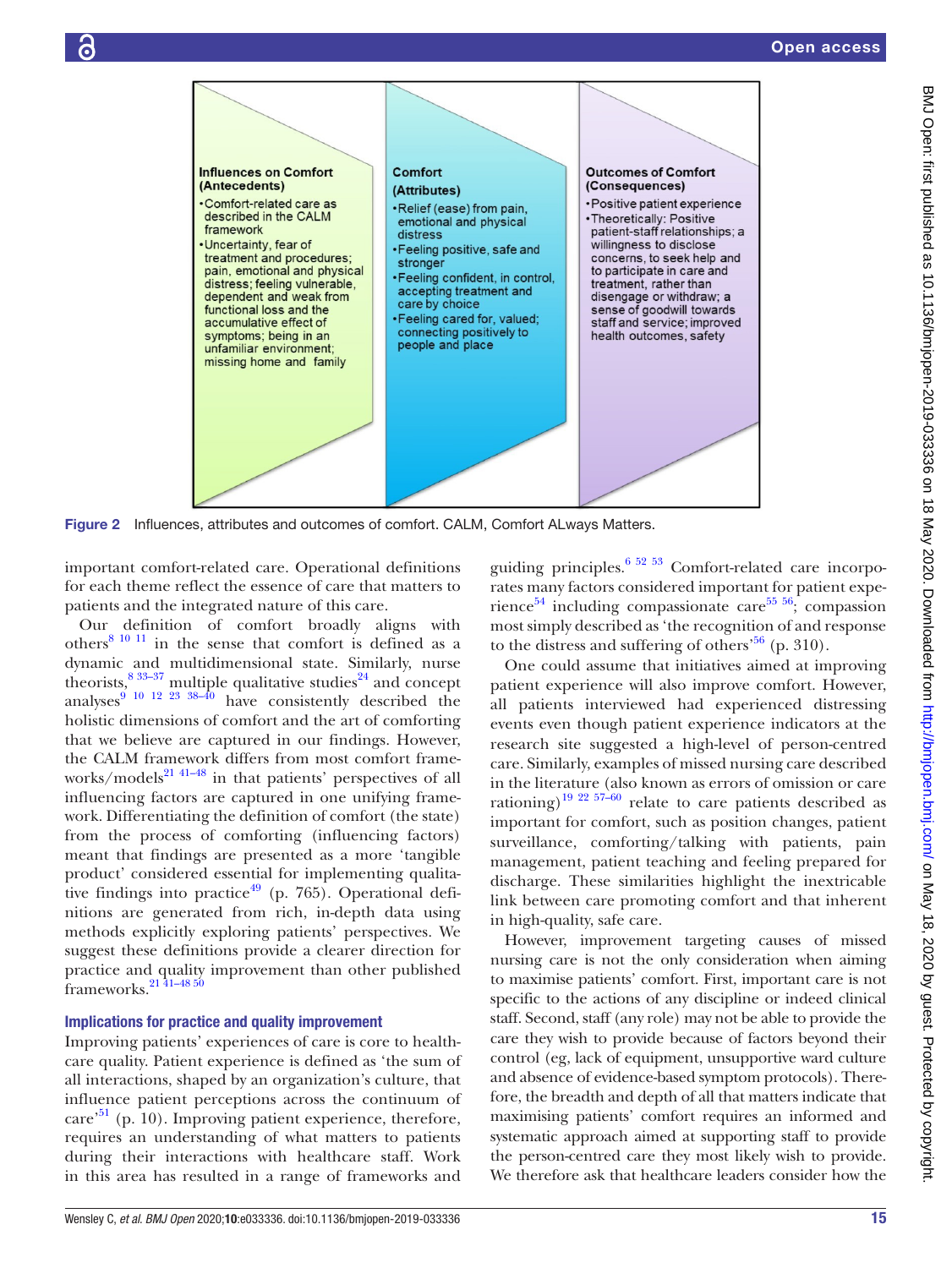CALM framework may be used to drive a culture of care that maximises patient comfort, beginning with the message that comfort-related care is essential work $19\,57-61}$  encompassing a caring, compassionate response to human distress $54-56$  for which healthcare leaders have accountability to promote, monitor and address omissions.

Three principles underpin application of the CALM framework. The first is appreciating the context-specific nature of comfort, meaning that the detail of care underlying each of the broad influences may differ by condition, ethnicity and age. For example, effective symptom management is crucial for comfort, but distressing symptoms may fluctuate by type and stage of a condition. Similarly, family influenced the comfort of patients of all ethnicities but how patients define family and comforting activities differs by ethnicity, age and stage of condition. $31$  The second is that individualised care underpins all operational definitions. Efforts to reduce unwarranted variability through standardised care must not be at the expense of the intuitive art of comforting. The third is that all staff can comfort (or distress). Therefore, consider actions of clinical and ancillary staff when applying the framework. Operational definitions can be used to guide conversations with patients, family and staff about their perception of important care for each influence, with identified gaps providing a basis for improvement work.

### **Transferability**

Triggers for the need for comforting care identfed in stage 2 were consistent with those identified in other inpatient settings.[24](#page-16-9) [31](#page-16-16) Similarly, the definition of comfort and the CALM framework appear applicable to a range of inpatient populations. Transferability is suggested on the basis that patients of different clinical conditions, age, ethnicity and from a range of inpatient settings within 15 countries $^{24}$  held similar perspectives on the meaning of comfort and the care that influenced it.

#### Strengths and limitations

A comprehensive conceptual framework<sup>24</sup> focused the exploration of patients' perspectives in a clinical setting. Definitions are data derived and represent patients' perspectives. Our method enabled categorisation of concept characteristics in a way that promotes translation into practice; upwards of 60 attributes of comfort and comforting have been previously identified. $10$  This is the first study that has set out to explore a cultural dimension of comfort. Findings collectively represent perspectives held by Māori, Pacific and NZE participants, suggesting that the CALM framework encompasses culturally responsive care. Importantly, within the CALM framework, the patient determines the extent to which culturally safe care is being provided through their sense of feeling 'Culturally connected', that is, they and their family feel welcome; actions and behaviours of others indicate understanding and respect for one's cultural norms and values. This emphasis is consistent with the notion of unsafe cultural practice as 'any action which

diminishes, demeans or disempowers the cultural identity and well being of an individual'.<sup>62</sup>

Recruitment stopped when we reached an understanding of how perspectives on comfort broadly differ by ethnicity. However, more can be learnt of the underlying detail for each influencing factor, such as preferences for comforting staff behaviour, attitudes to pain management or body modesty. In accordance with Morse's view, [63](#page-17-6) data saturation on all possible context-specific or individual details was not our intent. Peer debriefing by experienced qualitative researchers throughout all stages of the analysis, Māori and Pacific consultation, prolonged engagement (1082min of interview), negative case analysis and triangulation methods $^{27}$  promote credibility of the findings. Triangulation—using multiple data sources to produce understanding—was used in both stages of this research. Stage 1 compared findings generated from theoretical and qualitative research (methods triangulation) and involving people from a range of healthcare settings, ages and ethnicities spanning decades of healthcare (triangulation of sources). $27$  Further triangulation occurred in stage 2 when patient interview data were contrasted with findings from the integrative review and included studies.<sup>31</sup> Concept clarification was sought during all interviews.[27](#page-16-12) However, a limitation is that participants were not asked to comment on the findings.

#### Implications for research

Replication of this research may lead to further refinements of operational definitions, evaluate claims of transferability and build an evidence base of context-specific care. Exploring staff perspectives on comfort and determinants of comfort-related care in healthcare settings will inform implementation strategies. Research is also required to identify how the art of comforting can be taught and modelled in clinical practice and educational curricula.

The influence of comfort on patients' outcomes may go beyond patients' experiences of care (see [figure](#page-14-0) 2). Our interview data indicate that a sense of comfort during one's healthcare interaction is associated with positive patient–staff relationships, a willingness to disclose concerns, to seek help and to participate in care and treatment, rather than disengage or withdraw. Other qualitative studies exploring comfort have proposed similar outcomes. $^{24.64}$  An informed, systematic approach to maximising patients' comfort may, therefore, improve not only patients' experiences but also population health, particularly in vulnerable sections of the population. These potential benefits warrant further evaluation. Clinically relevant metrics for quantifying comfort and monitoring important aspects of care are also needed.

#### **CONCLUSION**

This research provides new insights into what comfort means to patients, the care required to promote their comfort and the reasons for which doing so is important. We have developed a definition of comfort and the CALM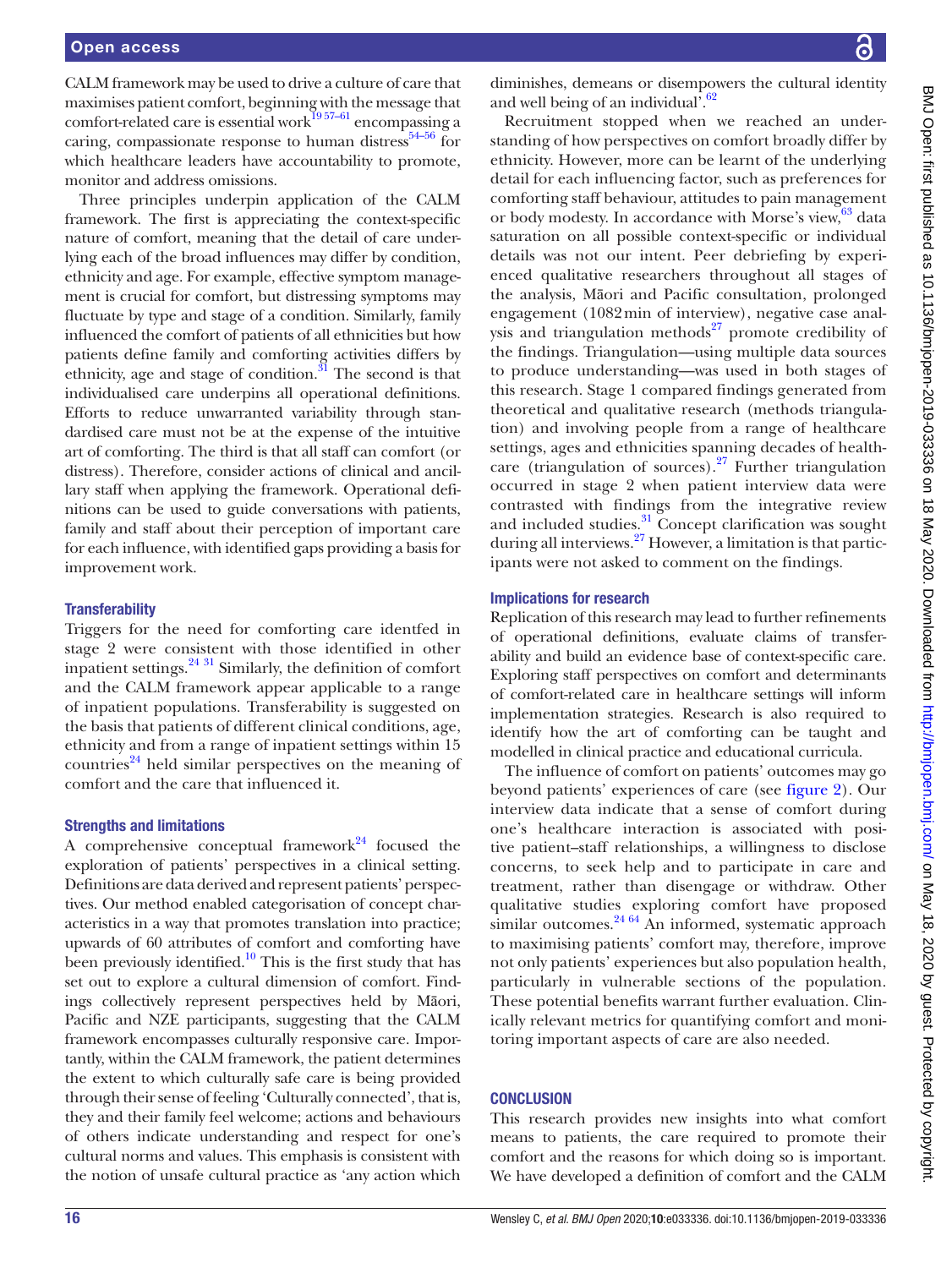framework, which can be used by healthcare leaders and clinicians to guide practice and quality initiatives aimed at maximising comfort and minimising distress in a range of inpatient populations. A focus on comfort by individuals is crucial, but leadership will be essential for driving the changes needed to reduce unwarranted variability in care that affects comfort.

### Author affiliations

<sup>1</sup>School of Nursing, Faculty of Medical and Health Sciences, The University of Auckland, Auckland, New Zealand

<sup>2</sup> Centre for Quality and Patient Safety Research - Epworth Health Care Partnership, School of Nursing and Midwifery, Deakin University, Burwood, Victoria, Australia <sup>3</sup> Faculty of Medical & Health Sciences, The University of Auckland, Auckland, New Zealand

4 Auckland City Hospital, Auckland, New Zealand

#### Twitter Cynthia Wensley [@brown\\_acre](https://twitter.com/brown_acre)

Acknowledgements The authors would like to thank all staff in the Cardiac Surgical Unit, Auckland City Hospital, He Kamaka Waiora, Māori Health and Pacific Health, Auckland City Hospital, Auckland New Zealand, for supporting this research. The authors would also like to thank the patients who generously agreed to participate in interviews and share their experiences of care, without whom this research would not have been possible.

Contributors CW contributed to conceptualisation of the project, research design, undertook data collection, analysis, wrote the first draft of the manuscript and coordinated its multiple revisions. MB contributed to conceptualisation of the project, research design, analysis and interpretation of the data and critical revision of the manuscript. AM contributed to research design, analysis and interpretation of the data and critical revision of the manuscript. AFM contributed to conceptualisation of the project, research design, interpretation of stage 1 data and critical revision of the manuscript.

Funding This work was supported by an Australian Postgraduate Award (to CW) and a Deakin University Postgraduate Research Scholarship, Australia (to CW).

#### Competing interests None declared.

Patient and public involvement Patients and/or the public were involved in the design, or conduct, or reporting, or dissemination plans of this research. Refer to the Methods section for further details.

Patient consent for publication Not required.

Ethics approval Ethics approval was gained from Deakin University Human Research Ethics Committee (2013–180), the New Zealand Health and Disability Ethics Committee (13/CEN/95) and the institution at which recruitment and interviewing occurred (A+5824).

Provenance and peer review Not commissioned; externally peer reviewed.

Data availability statement Consistent with our institution's ethics approval, no additional data generated in this study can be made available.

Open access This is an open access article distributed in accordance with the Creative Commons Attribution Non Commercial (CC BY-NC 4.0) license, which permits others to distribute, remix, adapt, build upon this work non-commercially, and license their derivative works on different terms, provided the original work is properly cited, appropriate credit is given, any changes made indicated, and the use is non-commercial. See: [http://creativecommons.org/licenses/by-nc/4.0/.](http://creativecommons.org/licenses/by-nc/4.0/)

#### ORCID iD

Cynthia Wensley <http://orcid.org/0000-0002-6224-7514>

#### **REFERENCES**

- <span id="page-16-0"></span>1 Picker Institute Europe. About Us: Our history & impact. Available: <https://www.picker.org/about-us/our-history-impact/>[Accessed Nov 2019].
- <span id="page-16-1"></span>2 Charmel PA, Frampton SB. Building the business case for patientcentered care. *[Healthc Financ Manage](http://www.ncbi.nlm.nih.gov/pubmed/http://www.ncbi.nlm.nih.gov/pubmed/19097611)* 2008;62:80–5.
- <span id="page-16-2"></span>3 Committee on Quality of Health Care in America, Institute of MedicineKohn LT, Corrigan J, Donaldson MS, eds. *To err is human:*

*building a safer health system*. Washington, D.C: National Academy Press, 2000.

- <span id="page-16-3"></span>4 National Institute for Health and Clinical Excellence. Patient experience in adult NHS services: improving the experience of care for people using adult NHS services clinical guidance, 2012. Available: [https://www.nice.org.uk/guidance/cg138/evidence/full](https://www.nice.org.uk/guidance/cg138/evidence/full-guideline-pdf-185142637)[guideline-pdf-185142637](https://www.nice.org.uk/guidance/cg138/evidence/full-guideline-pdf-185142637) [Accessed Nov 2019].
- <span id="page-16-4"></span>5 Gerteis M, Edgman-Levitan S, Daley J. *Through the patient's eyes: understanding and promoting patient-centered care*, 1993.
- <span id="page-16-8"></span>6 Picker Institute Europe. Principles of patient centred care 2017, 2017. Available: [http://www.picker.org/about-us/principles-of](http://www.picker.org/about-us/principles-of-patient-centred-care/)[patient-centred-care/](http://www.picker.org/about-us/principles-of-patient-centred-care/) [Accessed May 2017].
- Institute of Medicine, Committee on Quality of Health Care in America. *Crossing the quality chasm: a new health system for the 21st century*. Washington, DC: National Academy Press, 2001.
- <span id="page-16-5"></span>8 Kolcaba K. *Comfort theory and practice*. New York: Springer Publishing company, 2003.
- <span id="page-16-18"></span>Lowe LM, Cutcliffe JR. A concept analysis of comfort. In: Cutliffe JR, McKenna HP, eds. *The essential concepts of nursing: building blocks for practice*. London: Elsevier, 2005.
- <span id="page-16-21"></span>10 Siefert ML. Concept analysis of comfort. *[Nurs Forum](http://dx.doi.org/10.1111/j.1744-6198.2002.tb01288.x)* 2002;37:16–23.
- 11 Morse JM. Comfort: the refocusing of nursing care. *[Clin Nurs Res](http://dx.doi.org/10.1177/105477389200100110)* 1992;1:91–106.
- 12 Tutton E, Seers K. An exploration of the concept of comfort. *[J Clin](http://dx.doi.org/10.1046/j.1365-2702.2003.00775.x)  [Nurs](http://dx.doi.org/10.1046/j.1365-2702.2003.00775.x)* 2003;12:689–96.
- <span id="page-16-6"></span>13 Lin Y-P, Watson R, Tsai Y-F. Dignity in care in the clinical setting: a narrative review. *[Nurs Ethics](http://dx.doi.org/10.1177/0969733012458609)* 2013;20:168–77.
- 14 Baillie L. Patient dignity in an acute hospital setting: a case study. *[Int](http://dx.doi.org/10.1016/j.ijnurstu.2008.08.003)  [J Nurs Stud](http://dx.doi.org/10.1016/j.ijnurstu.2008.08.003)* 2009;46:23–37.
- 15 Gray A, Cox J. The roots of compassion and empathy: implementing the Francis report and the search for new models of health care. *[Eur](http://dx.doi.org/10.5750/ejpch.v3i1.962)  [J Pers Cent Healthc](http://dx.doi.org/10.5750/ejpch.v3i1.962)* 2015;3:122–30.
- <span id="page-16-7"></span>16 The Mid Staffordshire NHS Foundation Trust Inquiry. Independent inquiry into care provided by mid Staffordshire NHS Foundation trust; 2010. [https://www.gov.uk/government/publications/independent](https://www.gov.uk/government/publications/independent-inquiry-into-care-provided-by-mid-staffordshire-nhs-foundation-trust-january-2001-to-march-2009)[inquiry-into-care-provided-by-mid-staffordshire-nhs-foundation](https://www.gov.uk/government/publications/independent-inquiry-into-care-provided-by-mid-staffordshire-nhs-foundation-trust-january-2001-to-march-2009)[trust-january-2001-to-march-2009](https://www.gov.uk/government/publications/independent-inquiry-into-care-provided-by-mid-staffordshire-nhs-foundation-trust-january-2001-to-march-2009)
- 17 Bauer A. First, do no harm: the patient's experience of avoidable suffering as harm. *[Patient Exp J](http://dx.doi.org/10.35680/2372-0247.1280)* 2018;5:13–15.
- 18 Dixon-Woods M, Baker R, Charles K, *et al*. Culture and behaviour in the English National health service: overview of lessons from a large multimethod study. *[BMJ Qual Saf](http://dx.doi.org/10.1136/bmjqs-2013-001947)* 2014;23:106–15.
- <span id="page-16-20"></span>19 Lake ET, Germack HD, Viscardi MK. Missed nursing care is linked to patient satisfaction: a cross-sectional study of US hospitals. *[BMJ](http://dx.doi.org/10.1136/bmjqs-2015-003961)  [Qual Saf](http://dx.doi.org/10.1136/bmjqs-2015-003961)* 2016;25:535–43.
- 20 Allen T, Rieck T, Salsbury S. Patient perceptions of an AIDET and hourly rounding program in a community hospital: results of a qualitative study. *[Patient Exp J](http://dx.doi.org/10.35680/2372-0247.1115)* 2016;3:42–9.
- <span id="page-16-19"></span>21 Tutton E, Seers K. Comfort on a ward for older people. *[J Adv Nurs](http://dx.doi.org/10.1111/j.1365-2648.2004.03005.x)* 2004;46:380–9.
- 22 Aiken LH, Sloane DM, Ball J, *et al*. Patient satisfaction with hospital care and nurses in England: an observational study. *[BMJ Open](http://dx.doi.org/10.1136/bmjopen-2017-019189)* 2018;8:e019189.
- 23 Pinto S, Caldeira S, Martins JC, *et al*. Evolutionary analysis of the concept of comfort. *[Holist Nurs Pract](http://dx.doi.org/10.1097/HNP.0000000000000217)* 2017;31:243–52.
- <span id="page-16-9"></span>24 Wensley C, Botti M, McKillop A, *et al*. A framework of comfort for practice: an integrative review identifying the multiple influences on patients' experience of comfort in healthcare settings. *[Int J Qual](http://dx.doi.org/10.1093/intqhc/mzw158)  [Health Care](http://dx.doi.org/10.1093/intqhc/mzw158)* 2017;29:151–62.
- <span id="page-16-10"></span>25 Sandelowski M. What's in a name? qualitative description revisited. *[Res Nurs Health](http://dx.doi.org/10.1002/nur.20362)* 2010;33:77–84.
- <span id="page-16-11"></span>26 Ball K, Swallow V. Patient experiences of cardiac surgery and nursing care: a narrative review. *[British Journal of Cardiac Nursing](http://dx.doi.org/10.12968/bjca.2016.11.7.348)* 2016;11:348–58.
- <span id="page-16-12"></span>27 Lincoln YS, Guba EG. *[Naturalistic inquiry](http://dx.doi.org/10.1016/0147-1767(85)90062-8)*. Beverly Hills: Calif: Sage Publications, 1985: 9. 438–9.
- <span id="page-16-13"></span>28 Thomas DR. A general inductive approach for analyzing qualitative evaluation data. *[Am J Eval](http://dx.doi.org/10.1177/1098214005283748)* 2006;27:237–46.
- <span id="page-16-14"></span>29 Braun V, Clarke V. Using thematic analysis in psychology. *[Qual Res](http://dx.doi.org/10.1191/1478088706qp063oa)  [Psychol](http://dx.doi.org/10.1191/1478088706qp063oa)* 2006;3:77–101.
- <span id="page-16-15"></span>30 Ritchie J, Lewis J, McNaughton Nicholls C, *et al*. *Qualitative research practice: a guide for social science studers and researchers*. Los Angeles, California: Sage, 2014.
- <span id="page-16-16"></span>31 Wensley C. *A multidimensional framework of comfort for practice and quality improvement*, 2018: 312. [http://dro.deakin.edu.au/view/DU:](http://dro.deakin.edu.au/view/DU:30111035) [30111035](http://dro.deakin.edu.au/view/DU:30111035)
- <span id="page-16-17"></span>32 O'Brien BC, Harris IB, Beckman TJ, *et al*. Standards for reporting qualitative research: a synthesis of recommendations. *[Acad Med](http://dx.doi.org/10.1097/ACM.0000000000000388)* 2014;89:1245–51.